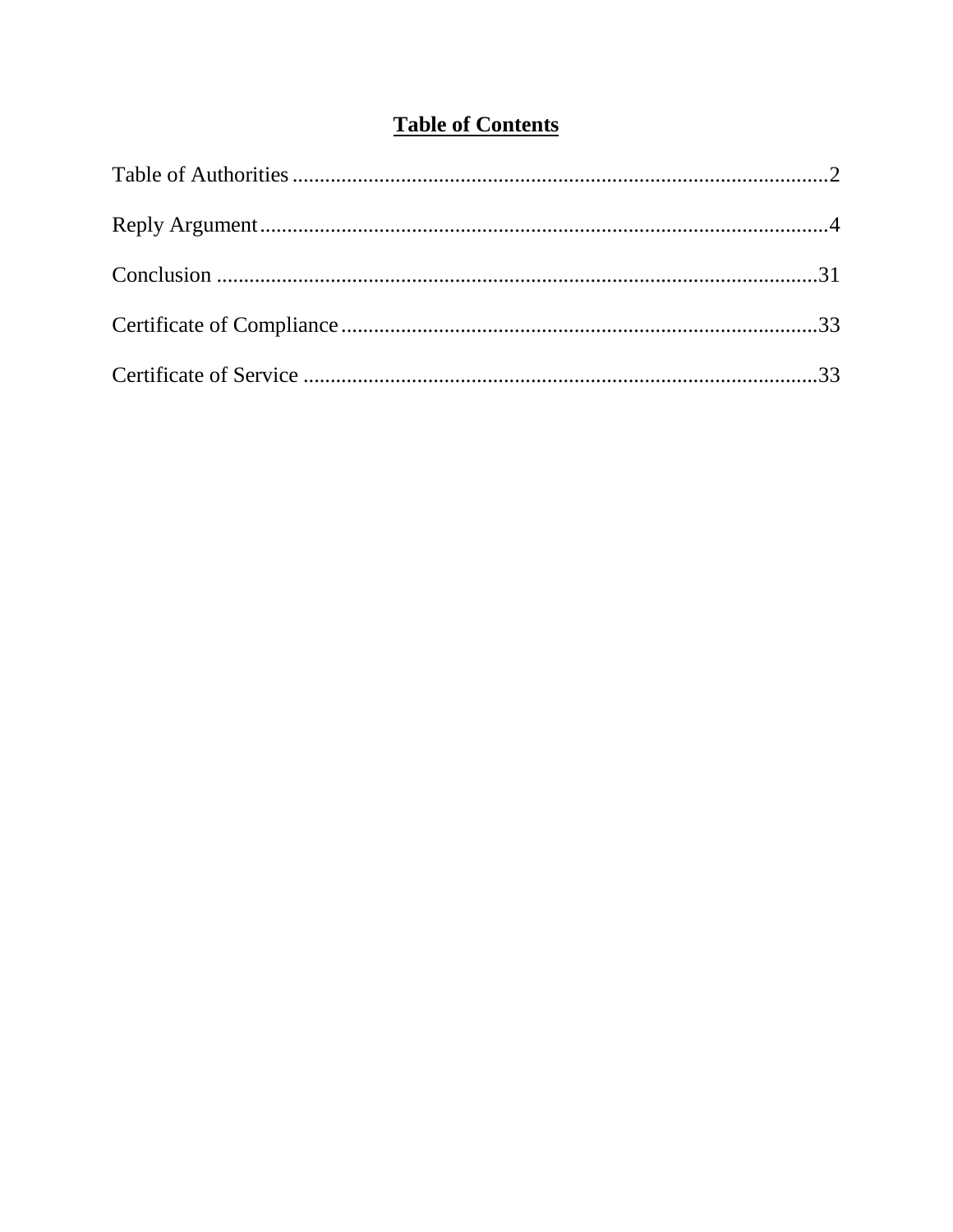## **Table of Authorities**

## **Cases**

| AJM Packaging Corp. v. Crossland Const. Co., Inc., 962 S.W.2d 906        |
|--------------------------------------------------------------------------|
|                                                                          |
|                                                                          |
|                                                                          |
| Carondelet Sav. & Loan Ass'n v. Boyer, 595 S.W.2d 744 (Mo. App. 1980)22  |
|                                                                          |
|                                                                          |
|                                                                          |
| Estate of Asay v. Asay, 902 S.W.2d 876 (Mo. App. 1995)15, 16             |
|                                                                          |
|                                                                          |
|                                                                          |
| Gardner v. City of Cape Girardeau, 880 S.W.2d 652 (Mo. App. 1994)  23-24 |
|                                                                          |
|                                                                          |
|                                                                          |
| Heins Implement Co. v. Mo. Highway & Transp. Comm'n, 859 S.W.2d 681      |
|                                                                          |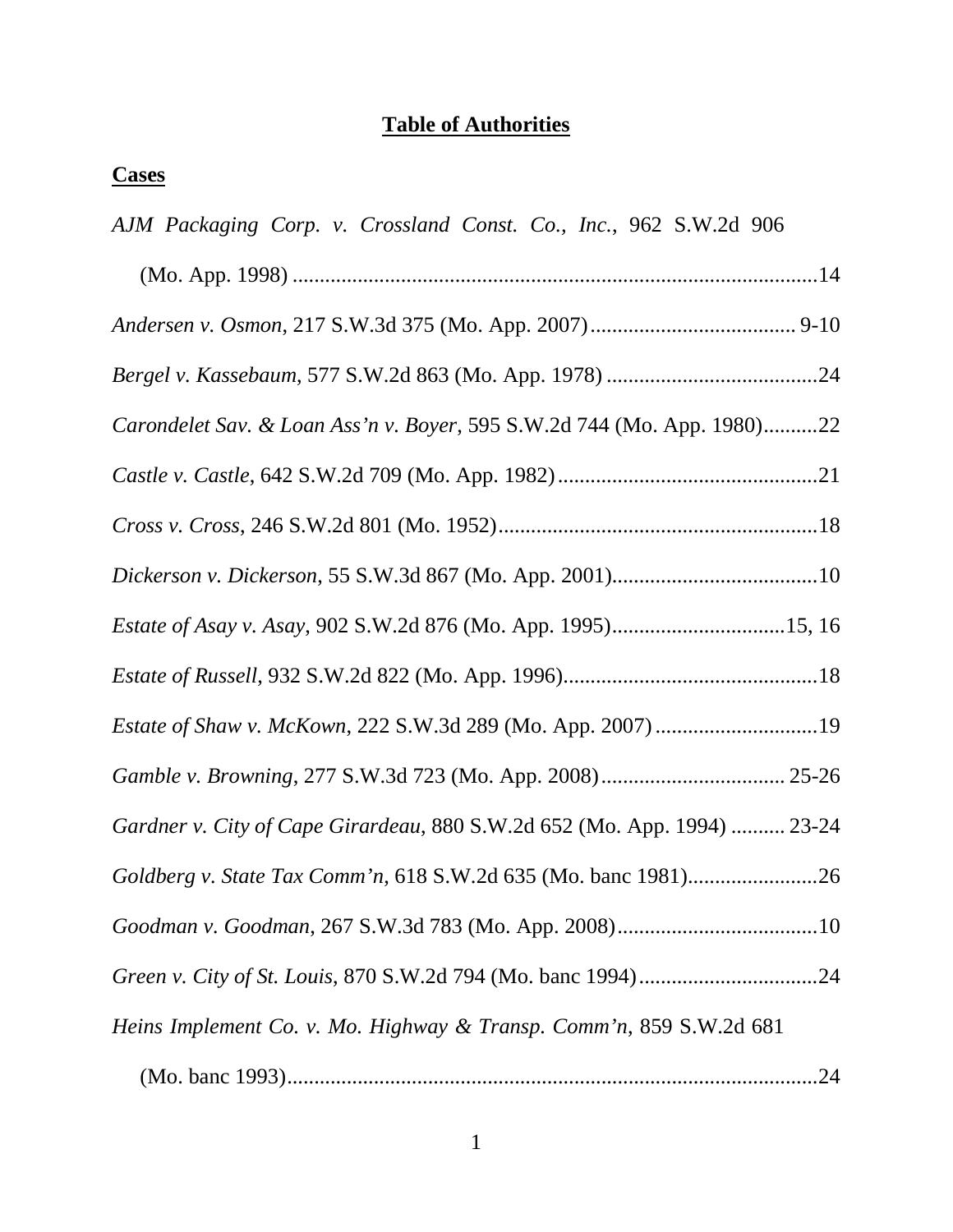| In re Estate of Whittaker, 261 S.W.3d 615 (Mo. App. 2008)19                   |
|-------------------------------------------------------------------------------|
|                                                                               |
| Mamoulian v. St. Louis Univ., 732 S.W.2d 512 (Mo. banc 1987) 16               |
| Mamoulian v. St. Louis Univ., 780 S.W.2d 648 (Mo. App. 1989) 15, 16           |
| Phillips v. Mo. Dept. of Soc. Servs., 723 S.W.2d 2 (Mo. banc 1987)22          |
| Powell v. State Farm Mut. Auto. Ins., 173 S.W.3d 685 (Mo. App. 2005) 10, 14   |
| Querry v. State Highway and Transp. Comm'n, 60 S.W.3d 630                     |
|                                                                               |
|                                                                               |
| <i>Ryan v. Raytown Dodge Co.</i> , Case No. WD70012 (slip op. June 2, 2009)14 |
|                                                                               |
|                                                                               |
|                                                                               |
|                                                                               |
| <b>Revised Statutes of Missouri</b>                                           |

Section 492.030..................................................................................................11, 12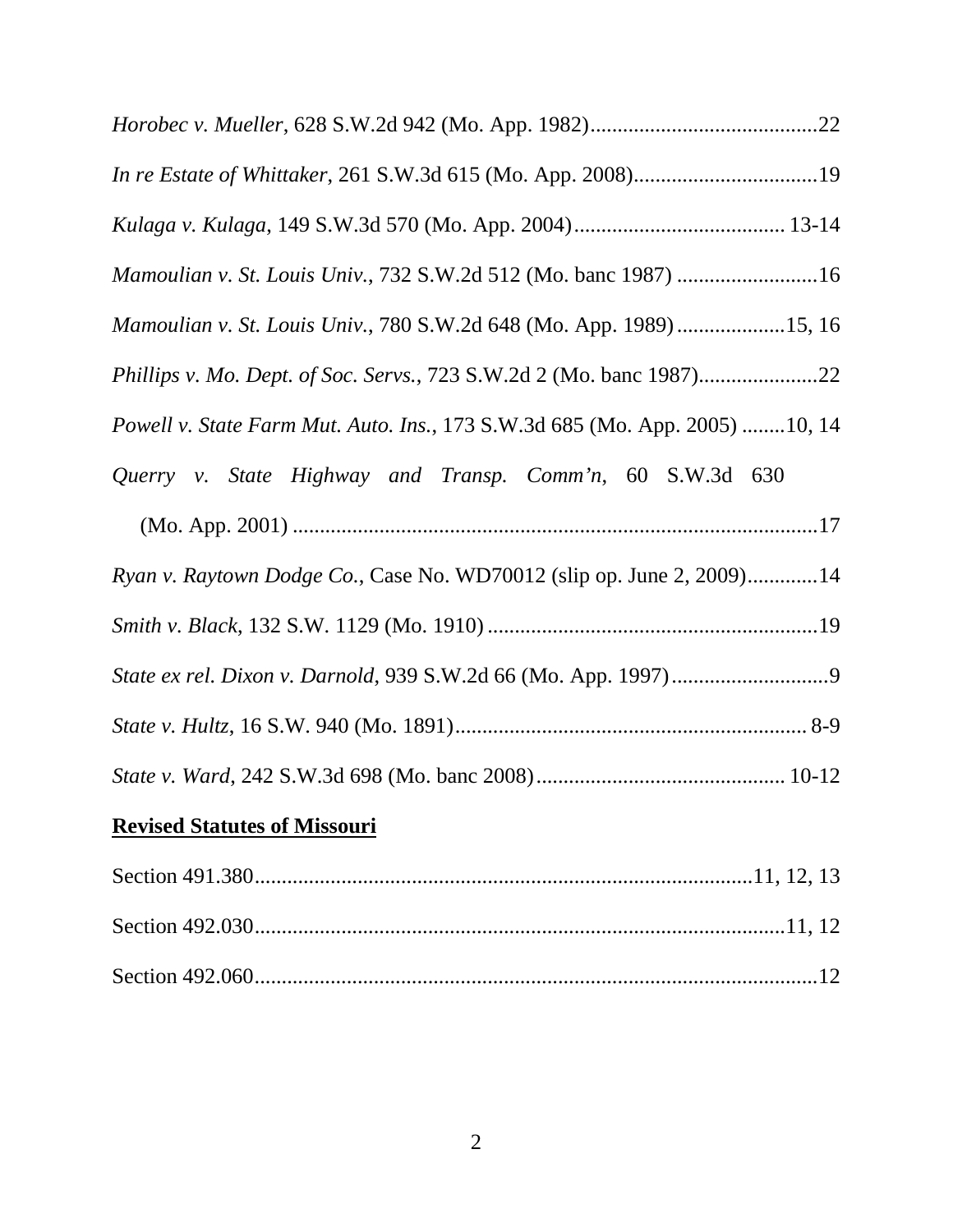## **Supreme Court Rules**

| <b>Special Rules of the Missouri Court of Appeals, Western District</b> |  |
|-------------------------------------------------------------------------|--|
|                                                                         |  |
|                                                                         |  |
|                                                                         |  |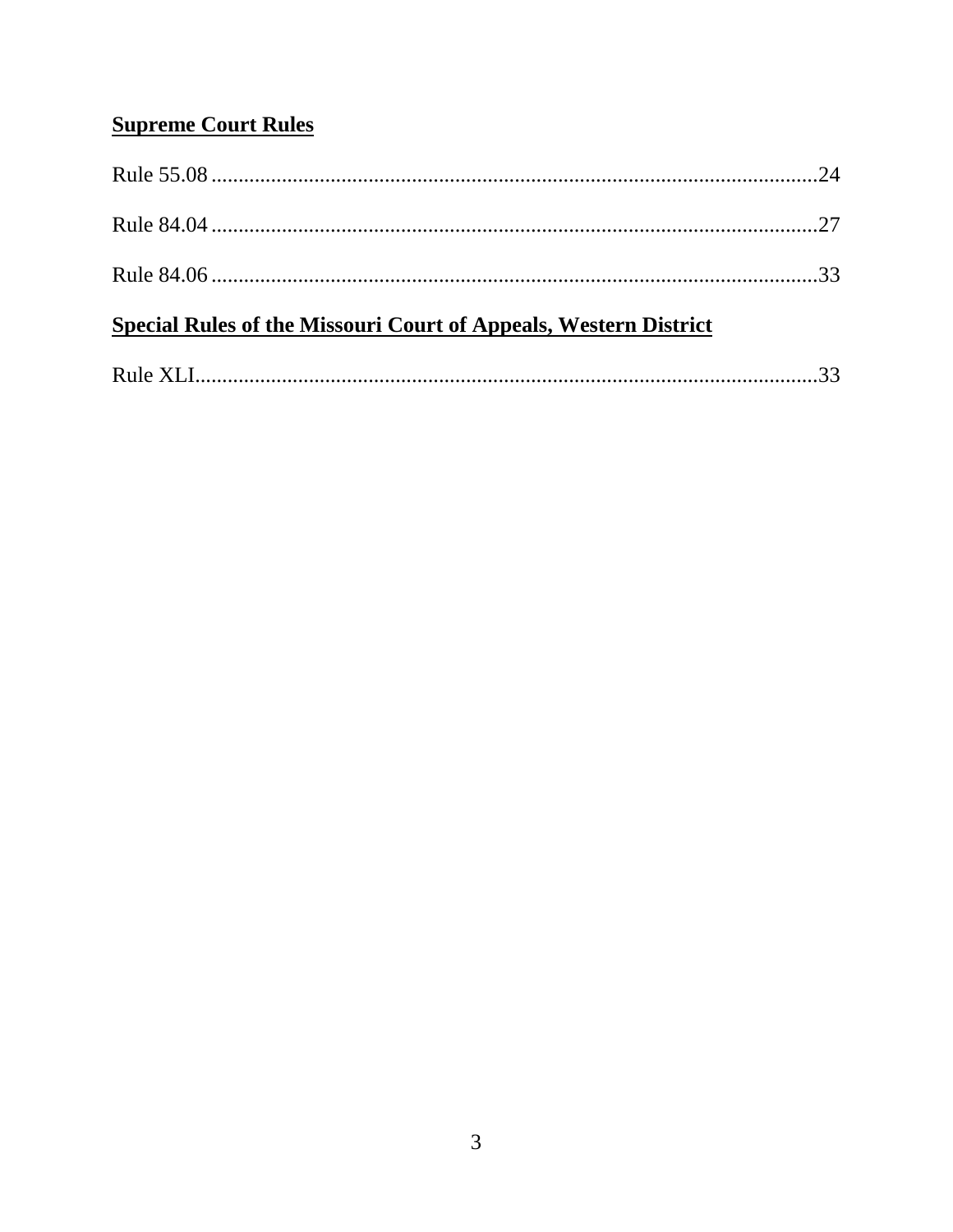#### **Reply Argument**

In his opening brief, Appellant Justin Bell explained how the trial court's judgment approving the personal representative's proposed compromise settlement in Justin Bell's discovery of assets case lacked any evidence supporting it. Justin Bell established that no evidence whatsoever was introduced at the hearing on the proposed settlement, be it testimonial or documentary, to support the personal representative's compromise settlement of \$325,000.00. Instead, the personal representative merely presented an unsworn oral argument stating his beliefs – including that Justin Bell could receive \$700,000.00 after trial – and the trial court erred in treating that as evidence at all, let alone substantial evidence.

The personal representative, Kevin Anderson, Attorney, who is a respondent on appeal, did not file a brief in response. The respondents who did file the Brief of the Respondents largely sidestep the issue of whether Mr. Anderson's unsworn oral report of his beliefs (with no introduction of any documents) was evidence. Instead, they seek to divert the Court's attention from the facts of this case by referring to facts not before the trial court and challenging Justin Bell's discussion of the facts that led to the personal representative's compromise settlement in a belated allusion to claim preclusion or issue preclusion. The respondents also make thinly veiled suggestions that Justin Bell lacked standing to litigate for Florence Bell's land in his discovery of assets case, despite the facts both that they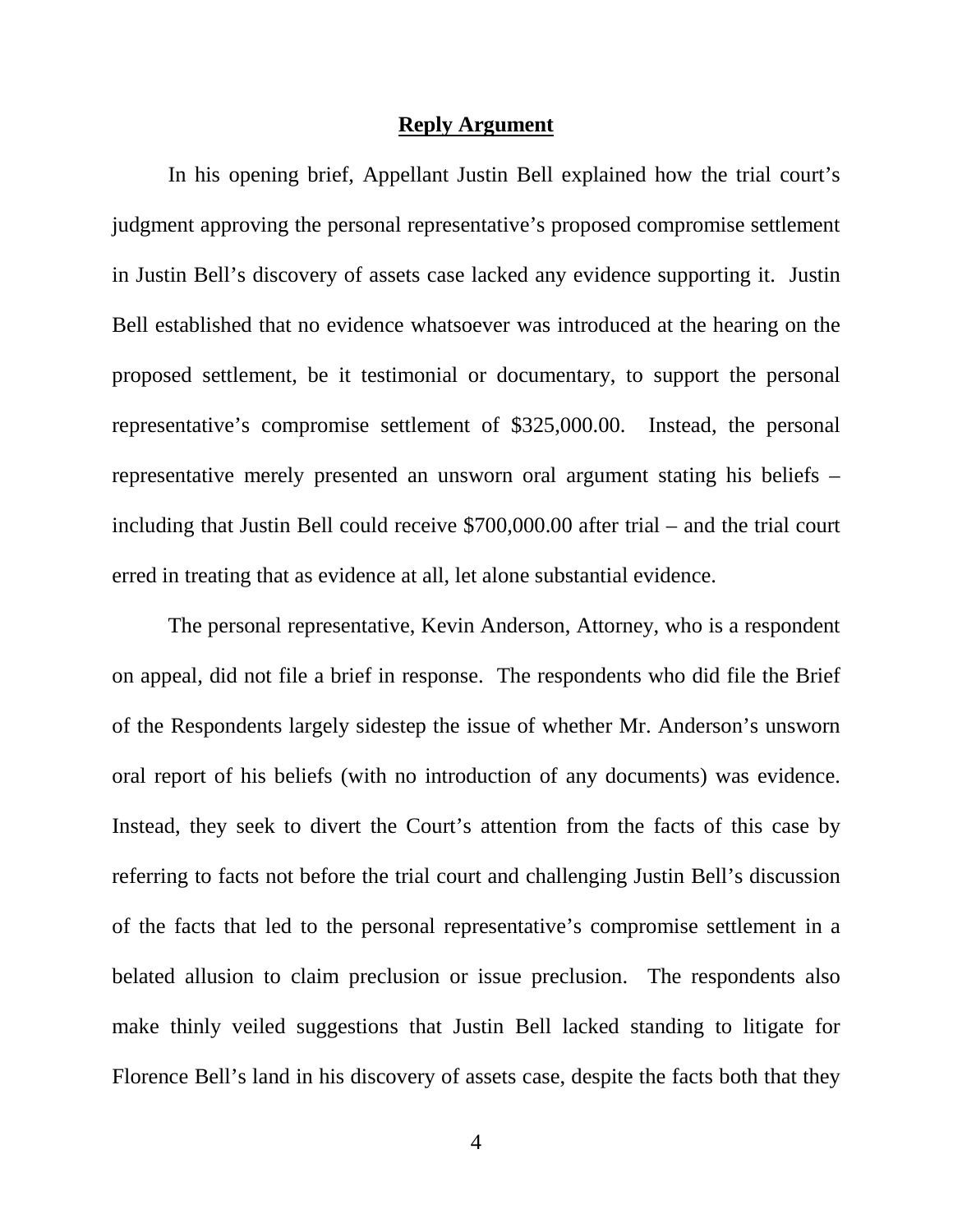believe Mr. Anderson correctly included the value of the land in the compromise settlement, and that they concur that this Court has jurisdiction of this case, which it would not if Justin Bell lacked standing.

When the respondents do actually discuss the issue before the Court, they untenably suggest that the trial court briefly asking Mr. Anderson whether he would "verify[] that what [he] indicated to the Court is true, as far as [he was] aware" and Mr. Anderson *offering* to be sworn transmuted his statements from an oral argument introducing no evidence with no opportunity for cross-examination or objection into actual evidence under the law of Missouri. The only cases they cite in support of this notion are entirely inapposite.

Plainly, no actual evidence was introduced in any form at the hearing over Mr. Anderson's proposed compromise settlement. For the Court to accept the respondents' position, it would have to disregard the facts of this case, as well as the law of Missouri concerning what constitutes evidence and what constitutes sworn testimony. No evidence supports the trial court's judgment, and thus it was error.

5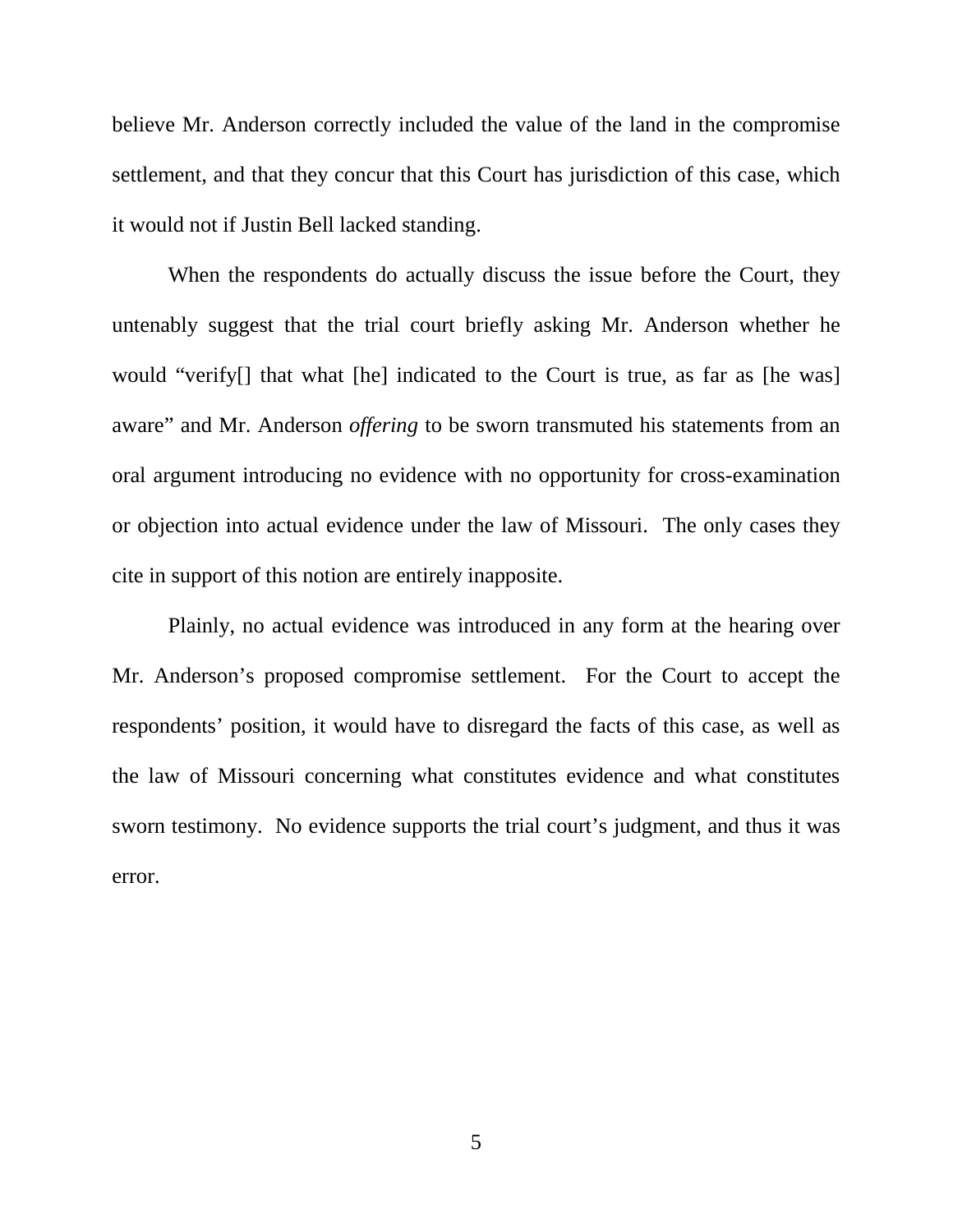- **I. No evidence, either testimonial or documentary, was introduced before the trial court at the hearing over the proposed compromise settlement.**
	- **a. The trial court's brief exchange with Mr. Anderson concerning the veracity of his statements did not transform his oral argument into evidence.**

The respondents argue that the following exchange between Mr. Anderson and the trial court satisfied the requirements of the law of Missouri to make Mr. Anderson's oral argument into evidence:

THE COURT: Well, Mr. Anderson, you're an -- you're an attorney at law and an officer of the court. *Are you verifying that what you indicated to the Court is true, as far as you're aware?*

MR. ANDERSON: *Yes, Judge. And I -- and I would be happy to be sworn and affirm that*.

THE COURT: As -- as an officer of the court, I don't believe that's necessary.

(Brief of Respondents 14) (quoting Transcript 17) (emphasis added by the respondents).

The respondents suggest that because the word "verified" was used, and because Mr. Anderson was "already bound by his sworn oath" as an attorney, the trial court had discretion to find him credible and accept his argument as evidence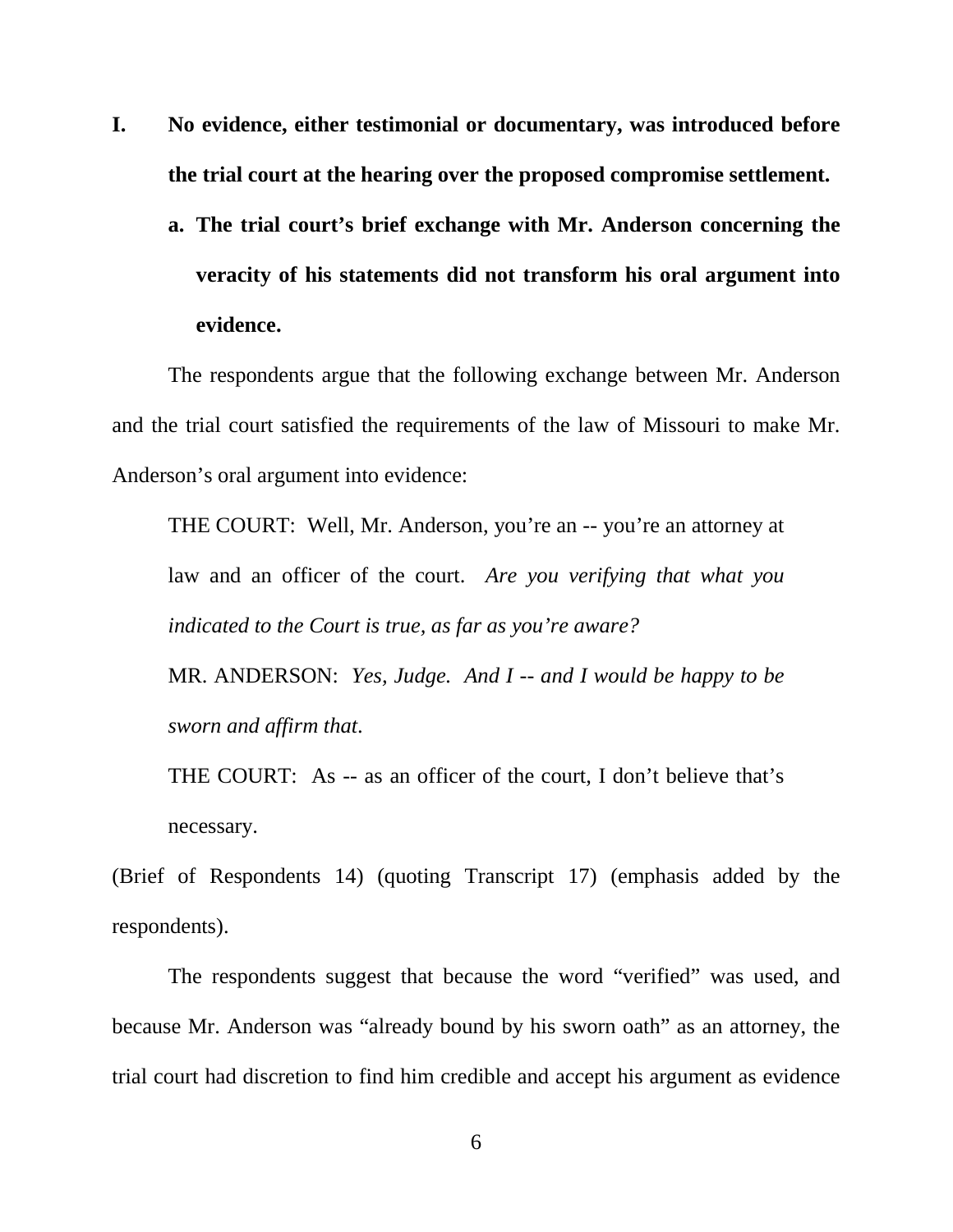(Br. of Respondents 14-15). For this proposition, the respondents quote *State v. Hultz*, 16 S.W. 940, 941 (Mo. 1891), as giving a trial court the power to "be satisfied … by the unsworn statement of a reputable lawyer or officer of his court." The respondents do not offer any discussion of *Hultz*. This is probably because *Hultz* had nothing to do with whether unsworn statements by an attorney constituted evidence on which a trial court could rely in reaching a final judgment.

In *Hultz*, a prosecuting attorney filed a sworn affidavit attesting that the county sheriff and coroner had a conflict of interest in a forthcoming murder trial to support his request that the court appoint two elisors to summon the venire. 16 S.W. at 941. On appeal from his murder conviction and sentence, the defendant argued that the trial court "committed error in not requiring more evidence of the partiality and prejudice of the sheriff and coroner than the affidavit of the prosecuting attorney." *Id.*

In affirming the trial court's decision, the Supreme Court held that the trial court had full discretion in that pretrial matter – analyzed for abuse of discretion rather than whether it was supported by substantial evidence, as in this case – to be satisfied with the sworn affidavit of the prosecutor:

It must be borne in mind that the *nisi prius* judge lives in the circuit in which he presides. He knows his prosecuting attorneys and his sheriffs. He might be satisfied, as courts often are, by the unsworn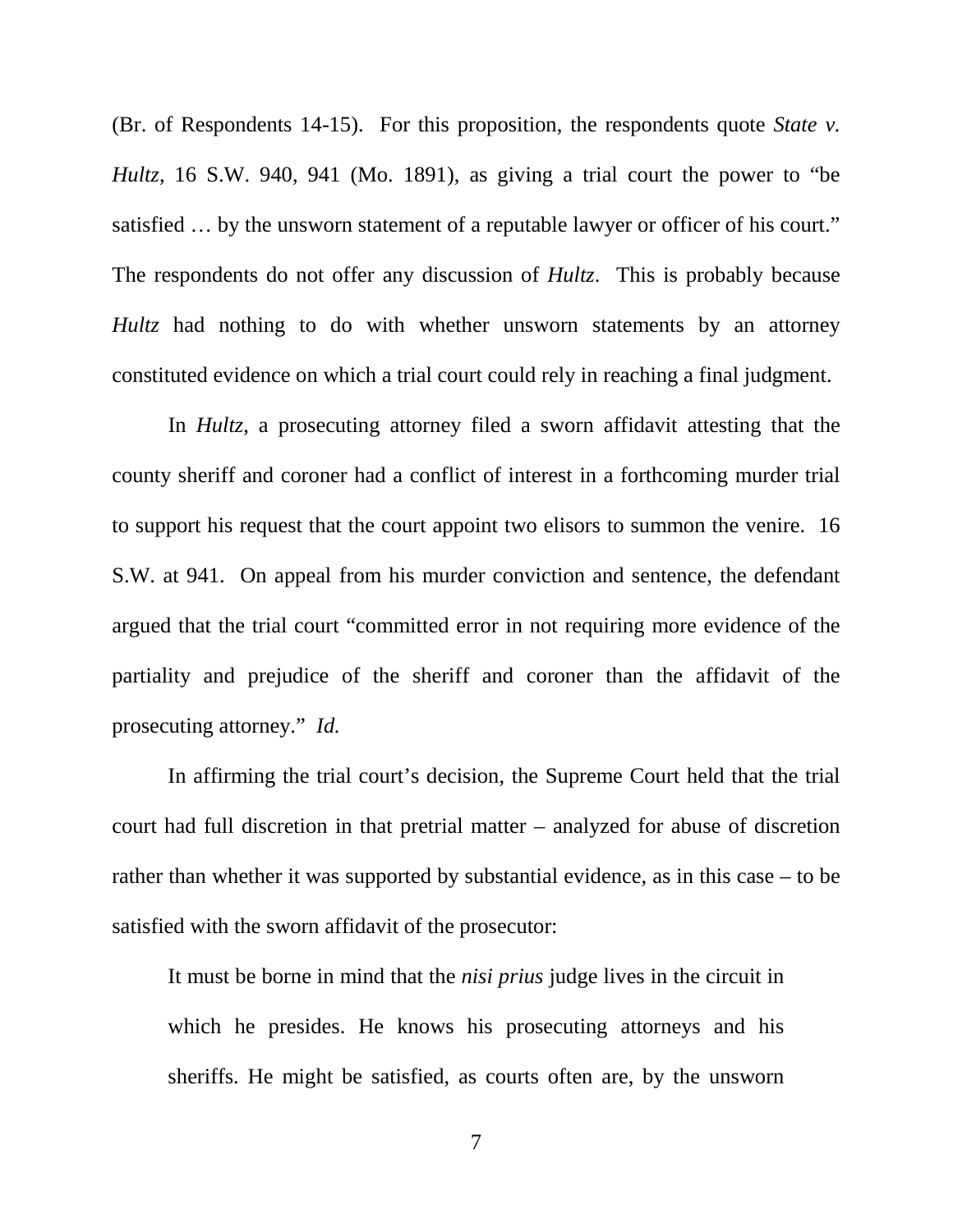statement of a reputable lawyer or officer of his court, whereas he might not be willing to accept the sworn statement of many others. These matters must be delegated to some one, and the law has confided it to the circuit judge. … *But it cannot be maintained, where the law, as in this case, vests the discretion in the court, that, because it does not require a certain kind and quality of evidence to establish a fact, his act is necessarily arbitrary and wrong.* … The taking of testimony in the form of affidavits is not unusual or extraordinary.

*Id.* at 941-42 (emphasis added).

*Hultz* is entirely inapposite to this case. On appeal, Justin Bell does not attack a discretionary pretrial order. While the law of Missouri gives a trial court discretion to determine whether evidence is credible and may indeed allow a trial court to determine whether statements by counsel in bureaucratic pretrial proceedings are satisfactory, the respondents cite absolutely no authority giving a trial court discretion to determine whether an unsworn statement by an attorney at a hearing is actual evidence. Indeed, in his opening brief, Justin Bell discussed several cases conclusively holding that it is *not* evidence sufficient to support a final judgment and cannot be treated as such (Brief of Appellant 26-27, 29-30): *State ex rel. Dixon v. Darnold*, 939 S.W.2d 66 (Mo. App. 1997); *Andersen v.*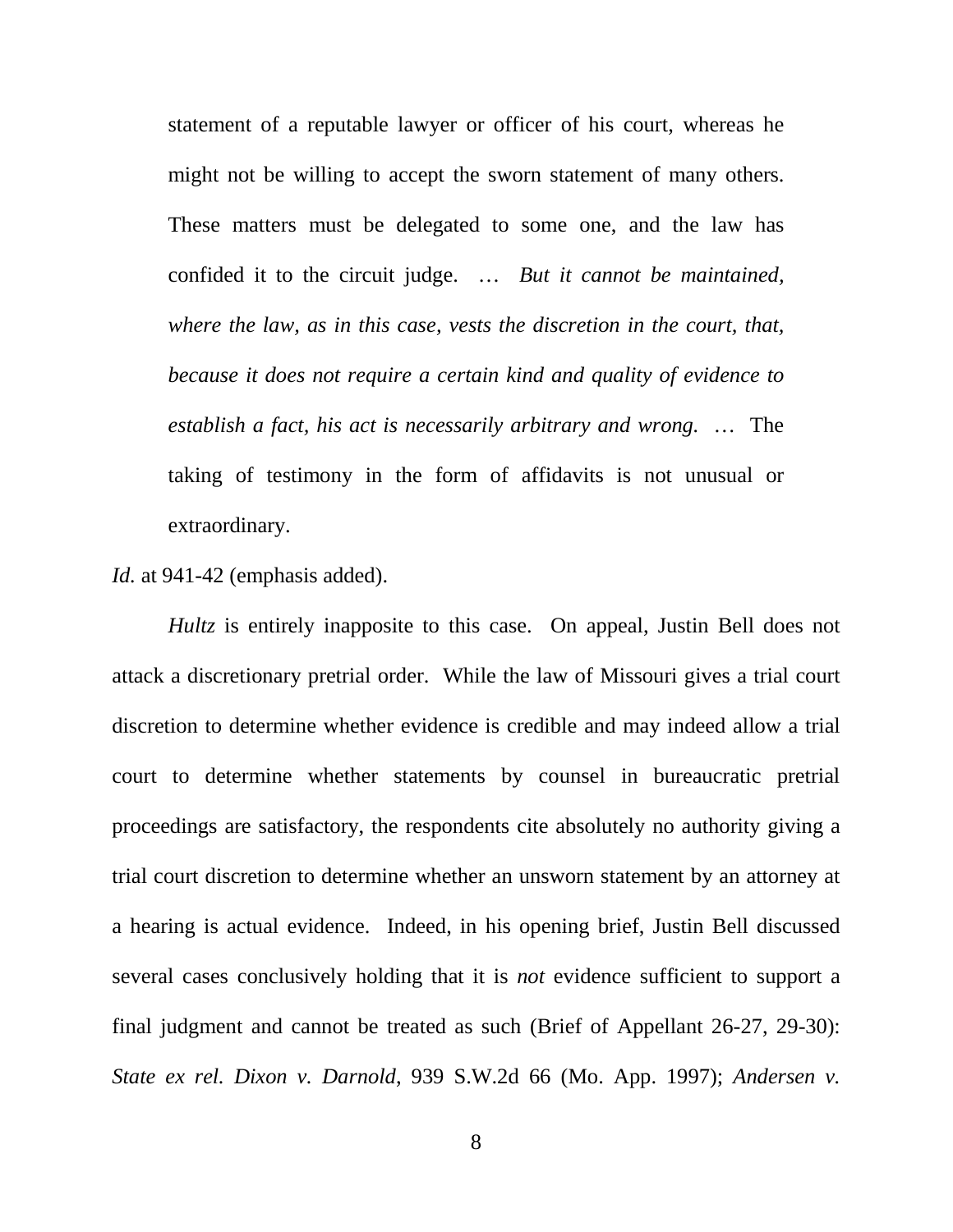*Osmon*, 217 S.W.3d 375 (Mo. App. 2007); *Powell v. State Farm Mut. Auto. Ins.*, 173 S.W.3d 685 (Mo. App. 2005); *Dickerson v. Dickerson*, 55 S.W.3d 867 (Mo. App. 2001); *Goodman v. Goodman*, 267 S.W.3d 783 (Mo. App. 2008).

The prosecutor's statement at issue in *Hultz* was a sworn affidavit. Justin Bell agrees that a sworn affidavit properly introduced into evidence before a court would constitute evidence. But in this case, Mr. Anderson's unsworn statements with no documentary support were not even up to the standard of a properly introduced, sworn affidavit.

The other case which the respondents cite, *State v. Ward*, 242 S.W.3d 698 (Mo. banc 2008), correctly states the law of Missouri relating to oaths. The respondents cite *Ward* to support their proposition that the trial court's brief exchange with Mr. Anderson transformed his comments into sworn evidence, because the Supreme Court noted in *Ward* that the "important feature" of an oath, regardless of its form, "is the quickening of the conscience of the witness and the liability it creates for the penalty of perjury." 242 S.W.3d at 703. As with *Hultz*, the respondents include no discussion of *Ward*. In fact, the Supreme Court held in *Ward* that a mere verification that what was being said was true – in that case a promise to tell the truth – is insufficient to transform statements into evidence.

In *Ward*, a defendant on trial for possession of drugs with intent to deliver them came to the witness stand to testify on his own behalf. 242 S.W.3d at 701.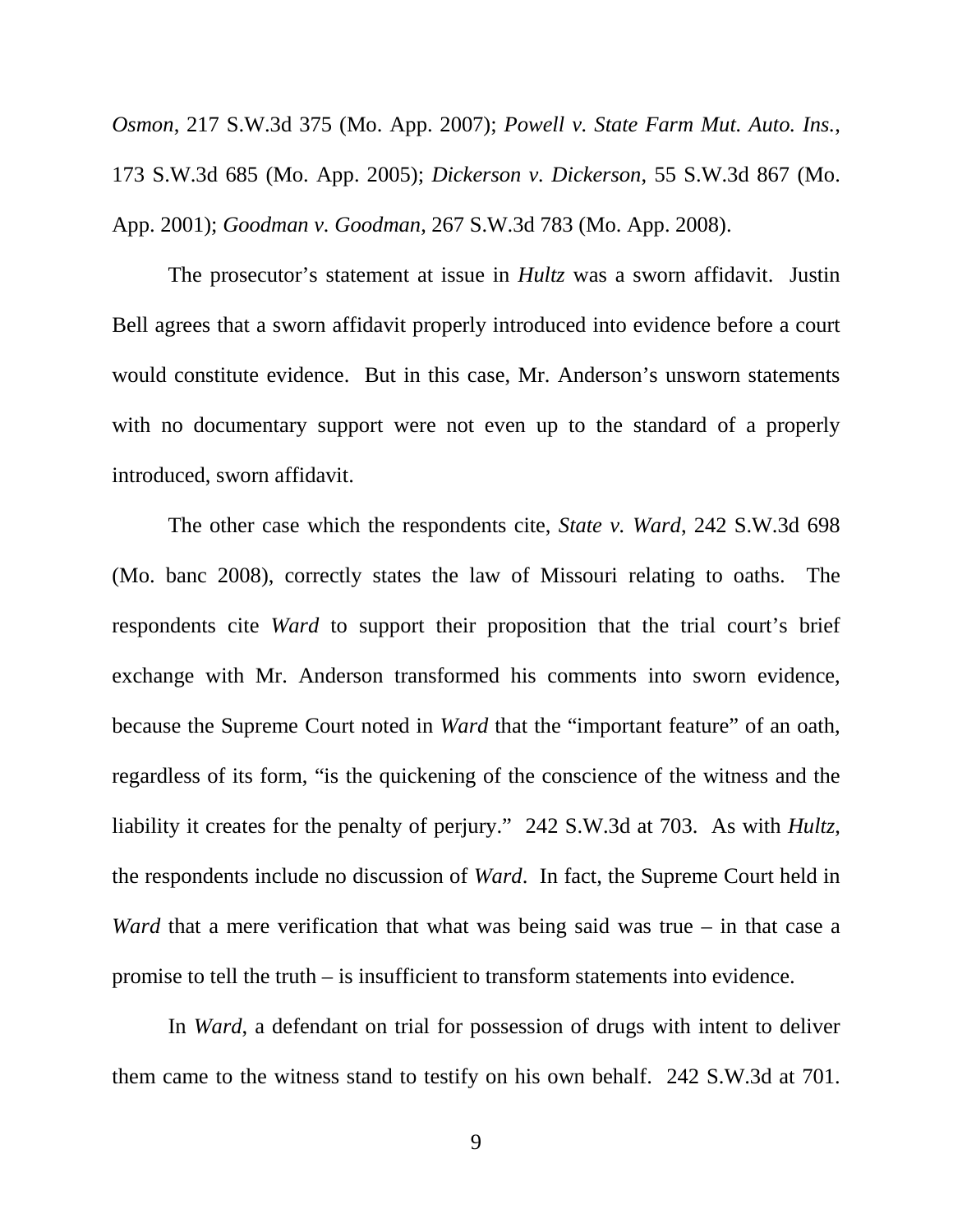When the trial court asked him to raise his right hand so as to be sworn, he said he would not take a formal oath but instead promised to "tell the truth." *Id.* The trial court tried several ways to restate the oath as an affirmation, but the defendant still declined, ostensibly on religious grounds. *Id.* Thereafter, the trial court refused to let the defendant testify. *Id.*

The Supreme Court noted that the law of Missouri specifically provided the two acceptable forms of oaths and affirmances prior to giving testimony. *Id.* at 703. "Every person offered as a witness, before any testimony shall be given by him, shall be duly sworn, or affirmed, that the evidence he shall give relating to the matter in issue between ........, plaintiff, and ........, defendant, shall be the truth, the whole truth, and nothing but the truth." § 491.380.2, R.S.Mo. Alternatively, if a person has "has conscientious scruples against taking an oath or swearing in any form," he is "permitted to make his solemn declaration or affirmation in the following form: 'You do solemnly declare and affirm,' etc., concluding with the words "under the pains and penalties of perjury.'" § 492.030, R.S.Mo.

As such, though the form of oath or affirmation may vary, the defendant's "statement that he would tell the truth was insufficient to show a quickening of [his] conscience." *Ward*, 242 S.W.3d at 704. The trial court therefore correctly prevented the defendant from testifying.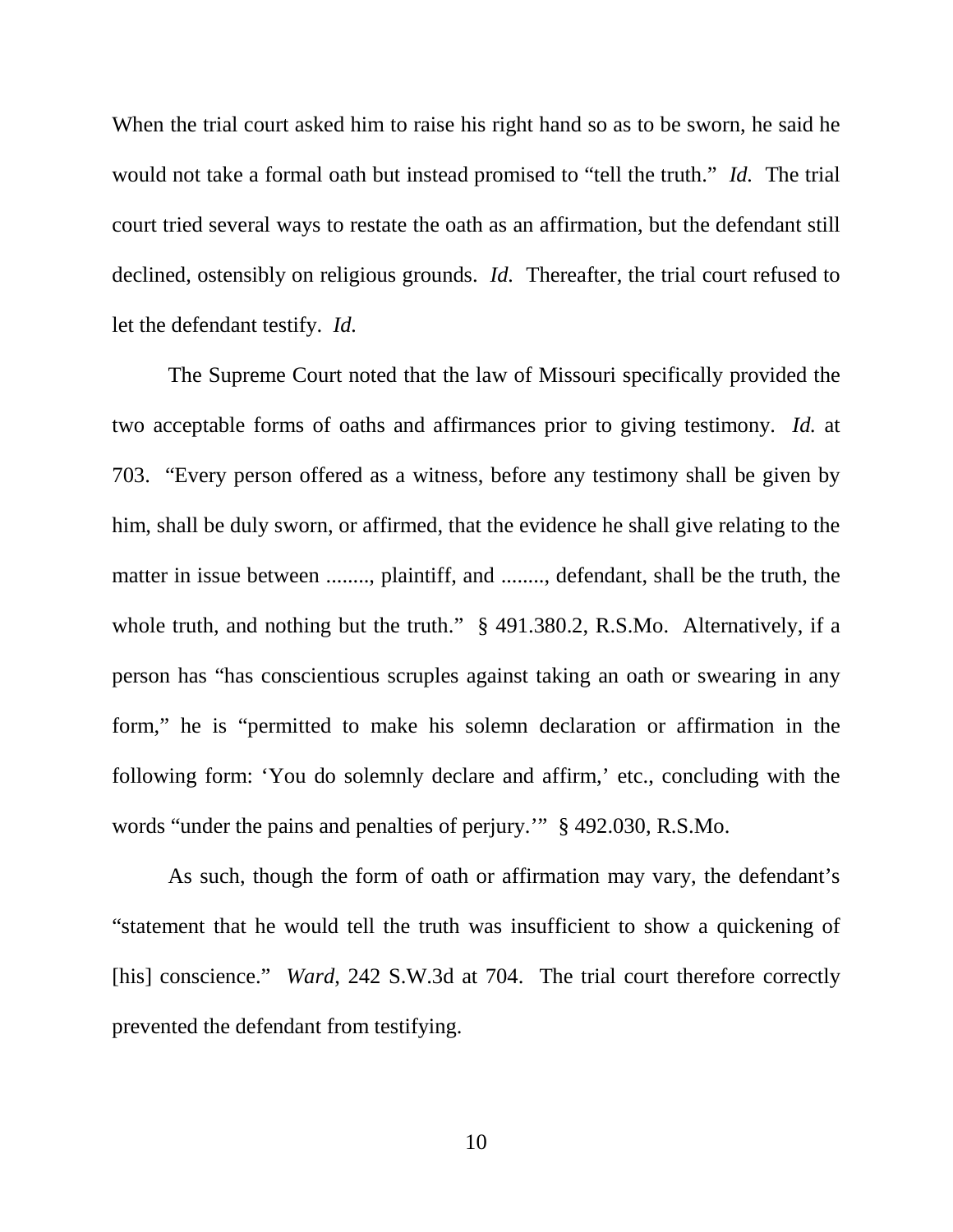In this case, Mr. Anderson *said* that he was verifying he was telling the truth "as far as [he was] aware" and *offered* to be sworn, but he took no actual oath or affirmation. While the trial court may have not "believe[d] that's necessary" (Tr. 17), the trial court was incorrect. Unlike the correct decision by the trial court in *Ward*, the trial court in this case decided that Mr. Anderson's "verification" that he was telling the truth *did* rise to the level of the oath or affirmation prescribed by the law of Missouri. But the law of Missouri relating to oaths before testimony, as discussed in *Ward*, *does* make an actual oath or affirmation necessary. There was nothing to show that Mr. Anderson was testifying under pains and penalty of perjury. *Ward* supports Justin Bell's argument, rather than that of the respondents.

While the respondents are correct that the penalty of perjury "applies 'whatever form the oath shall take,'" § 492.060, R.S.Mo., Mr. Anderson, like the defendant in *Ward*, satisfied neither the form of oath in § 491.380.2 nor in § 492.030. As such, under the law of Missouri there was no obvious quickening of Mr. Anderson's conscience on the record or any resulting liability for the penalty of perjury. Is an *offer* to be sworn now to be satisfactory in place of an actual oath? Are parties who happen to be attorneys now to be held to a lower standard of oath-taking than other parties? That is not the law of Missouri. In Missouri, "*Every person* offered as a witness, *before* any testimony shall be given by him, shall be duly sworn…" § 491.380.2 (emphasis added). It does not say "Every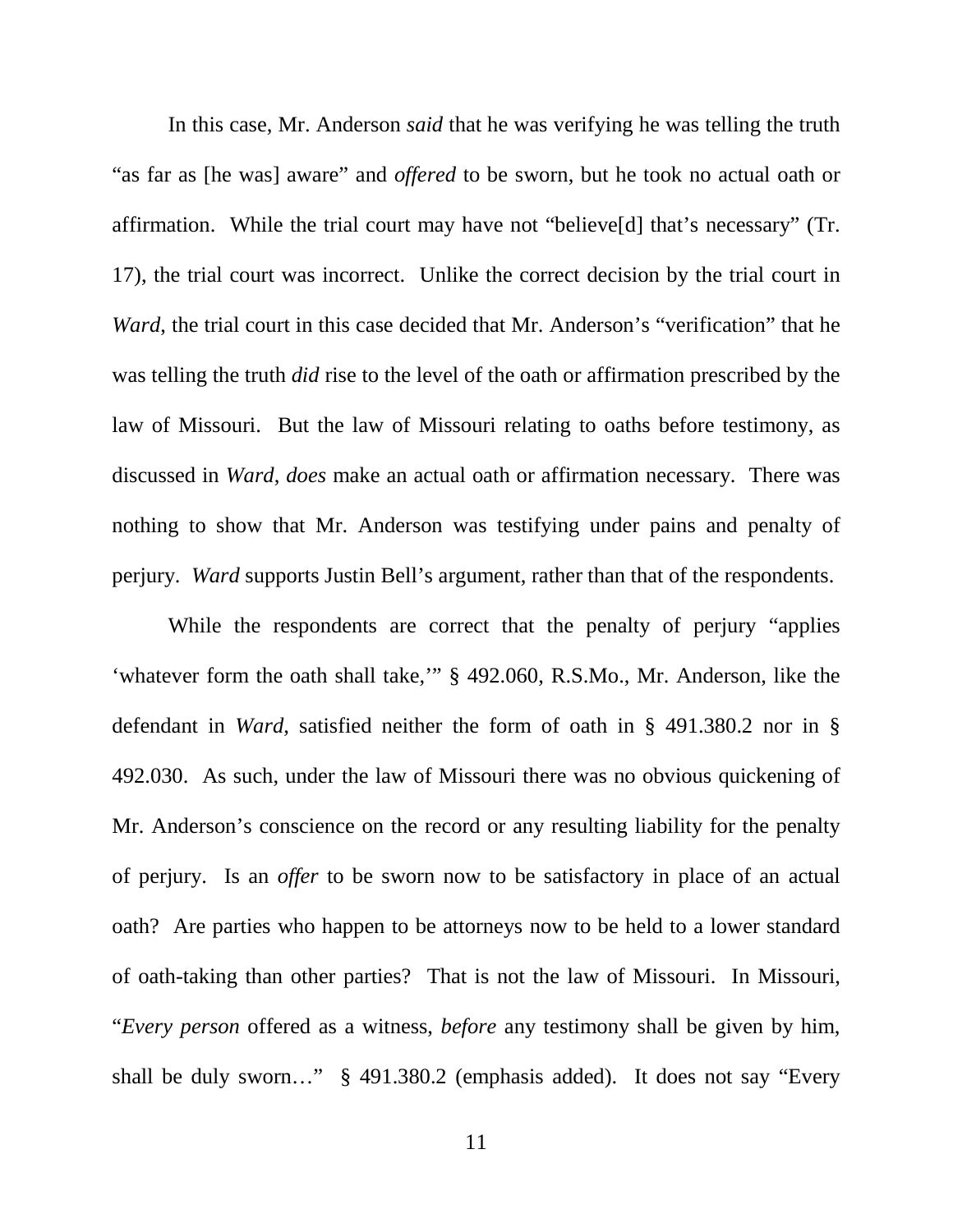person except attorneys." If the respondents desire attorneys to be held to some other standard of oath-taking, they should seek the General Assembly to exempt attorneys from § 491.380.2.

For now, though, the law of Missouri is that Mr. Anderson's statement that he was telling the truth and his offer to be sworn did not make him a sworn witness and did not constitute evidence. The respondents cite no applicable authority otherwise. The brief exchange between Mr. Anderson and the trial court reflected on page 17 of the transcript did not magically transmogrify his oral argument stating his "beliefs" into evidence on which the trial court could rely in deciding whether to approve his proposed compromise settlement.

#### **b. No other evidence was introduced at the hearing.**

The respondents argue that, beyond Mr. Anderson's statements, there was a reasonable economic basis for the settlement, such that other evidence established its propriety (Br. of Respondents 17-19). Although they do not state precisely what this evidence was, they seem to argue that the fruits of pretrial discovery attached to pretrial motions constituted this evidence (Br. of Respondents 18-19). In fact, no exhibits or other documentary evidence whatsoever were introduced as evidence at the hearing in this case, nor do the respondents assert otherwise. While discovery indeed had taken place, and various discovery-related documents were attached to pretrial motions, the law of Missouri is that "Exhibits attached to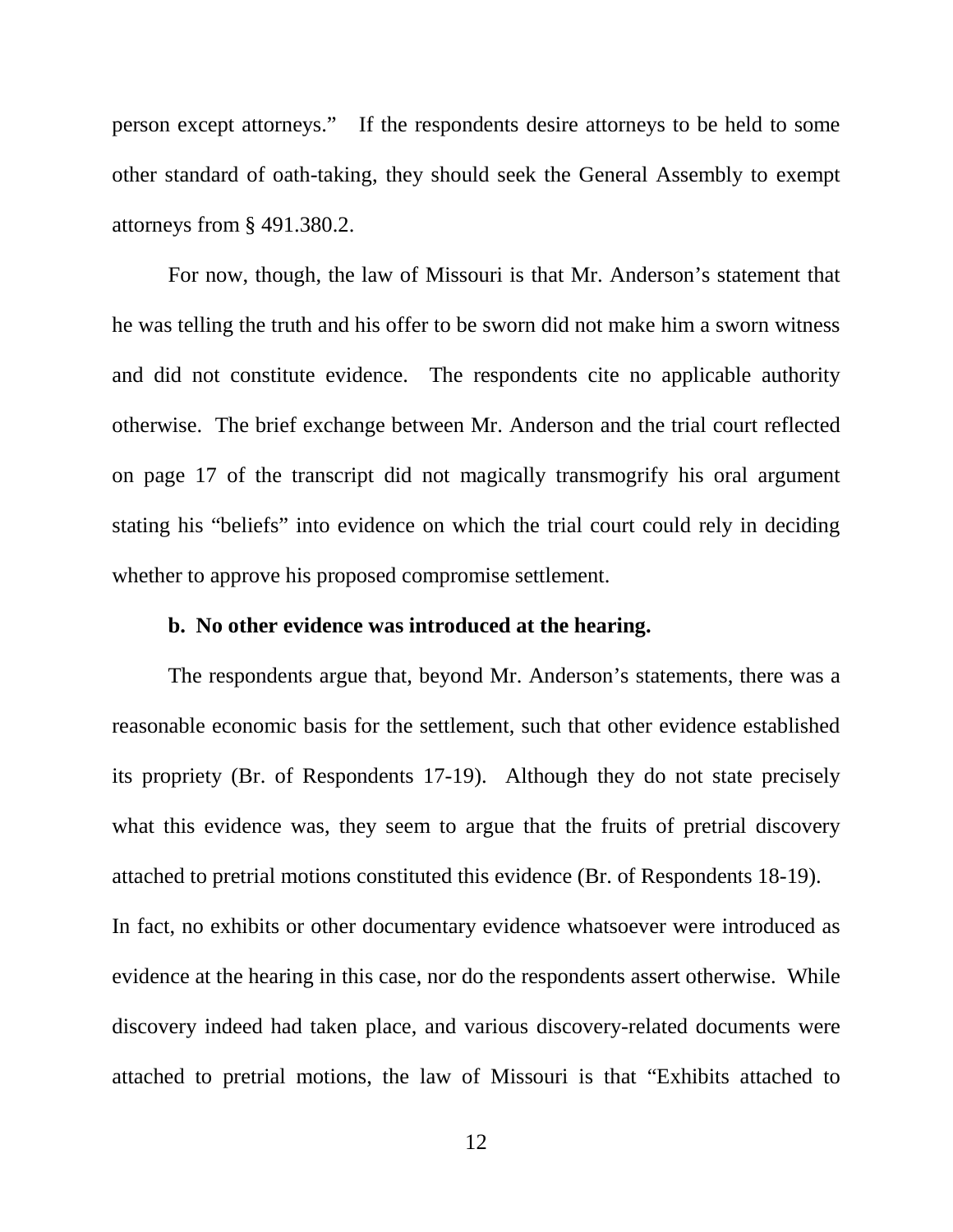motions filed with the trial court *are not evidence* and are not self-proving." *Kulaga v. Kulaga*, 149 S.W.3d 570, 573 n. 6 (Mo. App. 2004) (emphasis added). This Court recently reaffirmed this principle. *See Ryan v. Raytown Dodge Co.*, Case No. WD70012 (slip op. June 2, 2009) (citing *Powell*, 173 S.W.3d at 689; *Kulaga*, 149 S.W.3d at 573 n.6).

Exhibits attached to pretrial motions cannot be used as evidence to determine whether a judgment was consistent with the weight of the evidence. *AJM Packaging Corp. v. Crossland Const. Co., Inc.*, 962 S.W.2d 906, 910 (Mo. App. 1998). An "appellate court cannot accept counsels' statements as a substitute for record proof, even though the court has no reason to doubt counsels' accuracy." *Id.*

Even taken together, legal arguments by counsel at a hearing and exhibits attached to pretrial motions do not satisfy the requirement of substantial evidence on which a trial court can rely in formulating a judgment. *Powell*, 173 S.W.3d at 690-91. Instead, testimony must be sworn and evidence must be properly introduced with an opportunity for the opposing party to "contest or introduce evidence" contrary to it. *Id.* In this case, there was no sworn testimony or documentary evidence properly introduced at the hearing at all, and no opportunity for Justin Bell to contest that evidence or introduce other evidence contrary to it. Exhibits attached to pretrial motions did not satisfy the law of Missouri so as to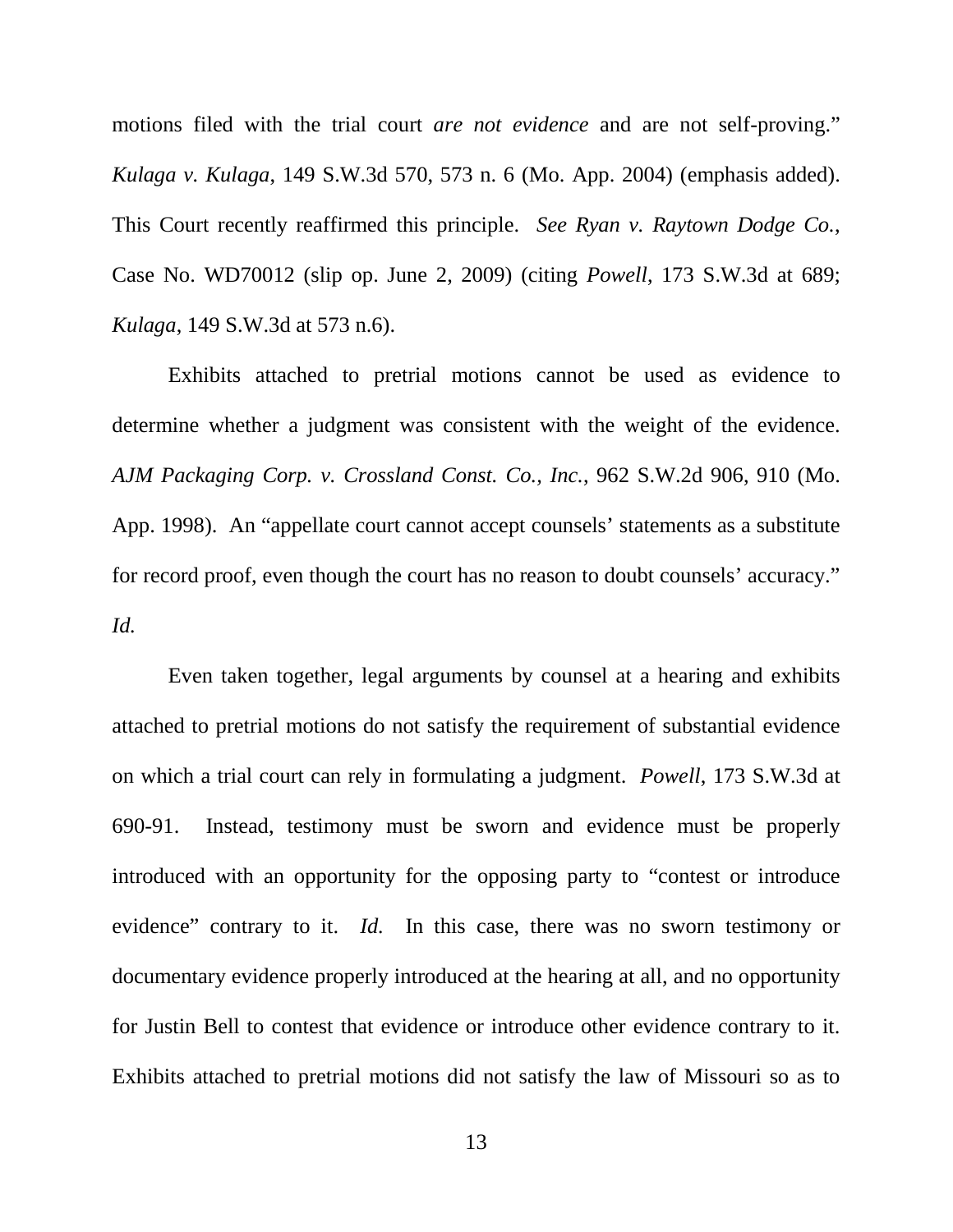constitute evidence. They should have been formally introduced at the hearing of April 17.

Moreover, the two cases that the respondents cite in furtherance of their argument that the "evidence" in this case did meet these standards, *Estate of Asay v. Asay*, 902 S.W.2d 876 (Mo. App. 1995), and *Mamoulian v. St. Louis Univ.*, 780 S.W.2d 648 (Mo. App. 1989), only go to show that documentary evidence must be formally admitted at an evidentiary hearing in order to constitute evidence on which the trial court can rely in coming to its judgment. Once again, these cases support Justin Bell, not the respondents.

In *Asay*, the evidence the personal representative introduced before the trial court included "Stipulated Facts, exhibits and suggestions…" 902 S.W.2d at 876. The personal representative gave sworn testimony at an evidentiary hearing relating to this evidence and was cross-examined. *Id.* at 878, 881-82. As well, the parties formally introduced documentary evidence, including a factual stipulation at that hearing. *Id.* at 882-83. Based on this evidence, this Court affirmed the trial court's approval of the proposed compromise settlement. *Id.* at 883.

Conversely, in this case, there was no such evidence at all: Mr. Anderson made unsworn statements of his beliefs regarding the case which were not subject to cross examination, and no documents or stipulations were introduced at all before the trial court at the hearing. Had Mr. Anderson given sworn testimony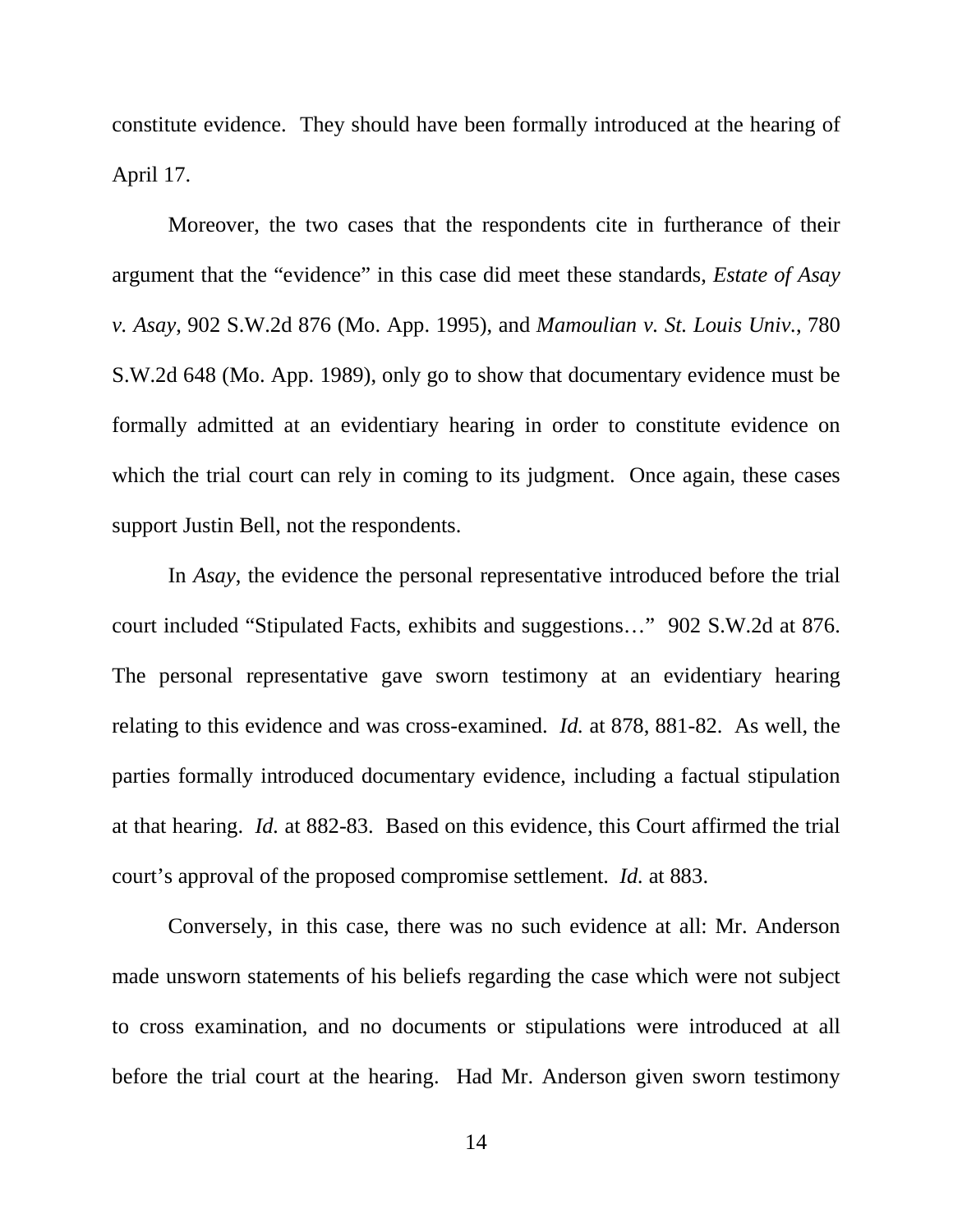subject to cross examination or introduced documentary evidence before the court, it possibly could have been sufficient. But there was no such evidence at all in this case, and *Asay* is inapposite to the respondents' argument otherwise.

Similarly, in *Mamoulian*, the trial court approved a proposed compromise settlement *after a full evidentiary hearing*. 780 S.W.2d at 650. Whether evidence was properly introduced and whether counsel's oral arguments were improperly treated as evidence were not at issue on appeal. *Id.* at 652. The Court's opinion in *Mamoulian* came after earlier proceedings in which the Supreme Court reversed and remanded an earlier settlement in the case which was *not* based on substantial evidence and did not include all the interested parties. *See Mamoulian v. St. Louis Univ.*, 732 S.W.2d 512 (Mo. banc 1987). In the second *Mamoulian* case, this Court reviewed the sworn testimony and documentary evidence introduced in the hearing that the Supreme Court had ordered, and concluded that the compromise settlement was based on substantial evidence. 780 S.W.2d at 652. This case bears no resemblance to *Mamoulian*. Neither testimonial nor documentary evidence was introduced before the trial court.

Plainly, the trial court's judgment approving Mr. Anderson's proposed compromise settlement was not based on any evidence at all, as none was introduced before it at the hearing of April 17.

15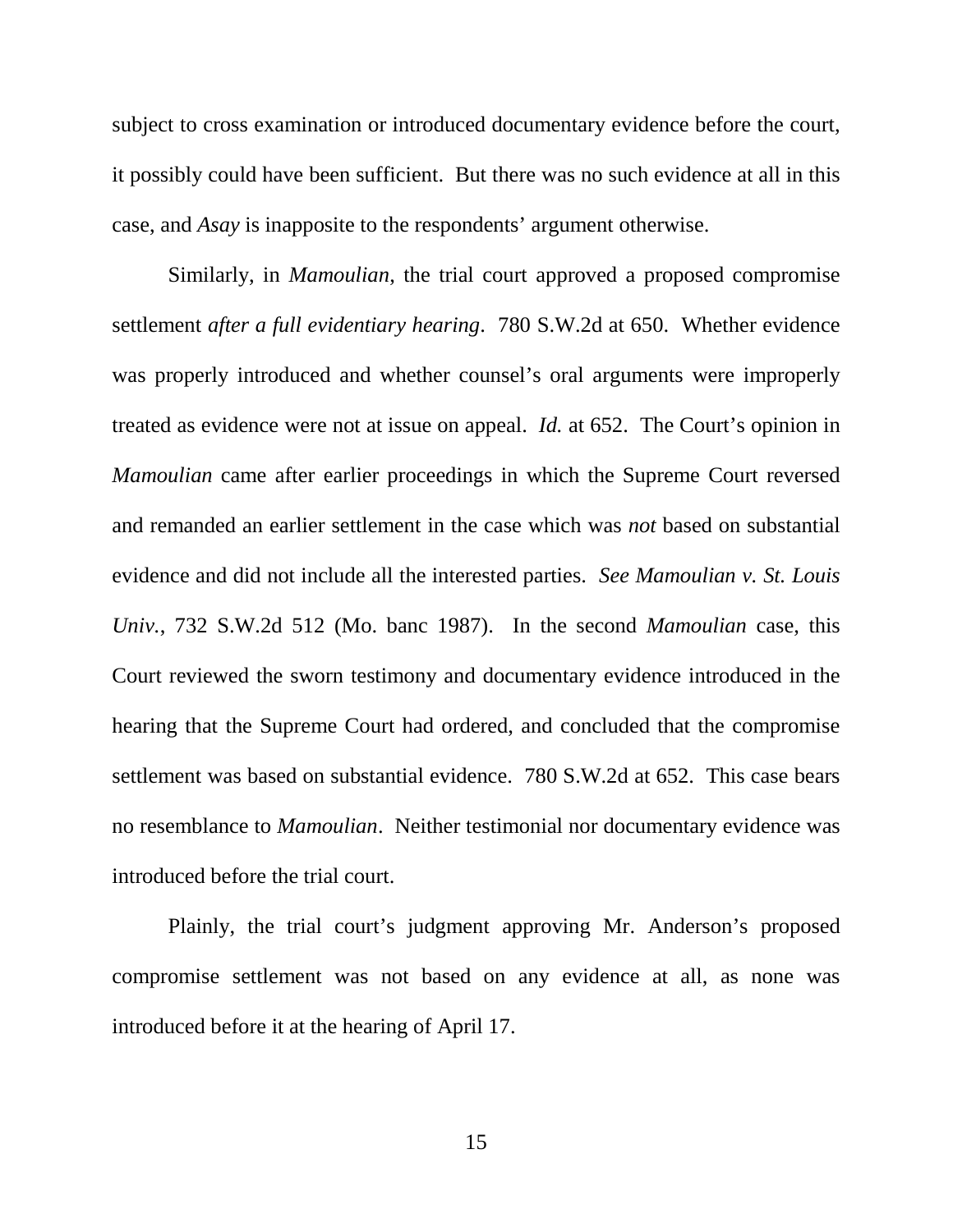# **II. The respondents' references to Justin Bell's standing are inadequate and contrary to their positions both before the trial court and in their brief.**

The respondents seem to make two thinly-veiled attacks on Justin Bell's standing to include Florence Bell's land in his discovery of assets case. "Appellant wanted the land, not its value nor any part thereof. But he had no personal right to litigate for the land itself, because Florence's will made no specific devise of this or any land to appellant" (Br. of Respondents 19). In their Conclusion, the respondents again suggest that Justin Bell "had no personal right to litigate for the land, for Florence's will made him no specific devise" (Br. of Respondents 22).

While the respondents do not flatly argue that Justin Bell lacked standing to include the land, because standing cannot be waived and may be considered *sua sponte*, *Querry v. State Highway and Transp. Comm'n*, 60 S.W.3d 630, 634 (Mo. App. 2001), the appellant will address this issue briefly should the Court desire to entertain his standing as an issue on appeal.

The respondents state that the appellant "had no *personal* right to litigate for the land, for Florence's will made him no specific devise" (Br. of Respondents 22) (emphasis added). This is correct. Justin Bell's interest in the land did not arise because he was the named devisee of the land. Instead, Florence Bell's will specified that, as with all the rest of her property, the land was devised to a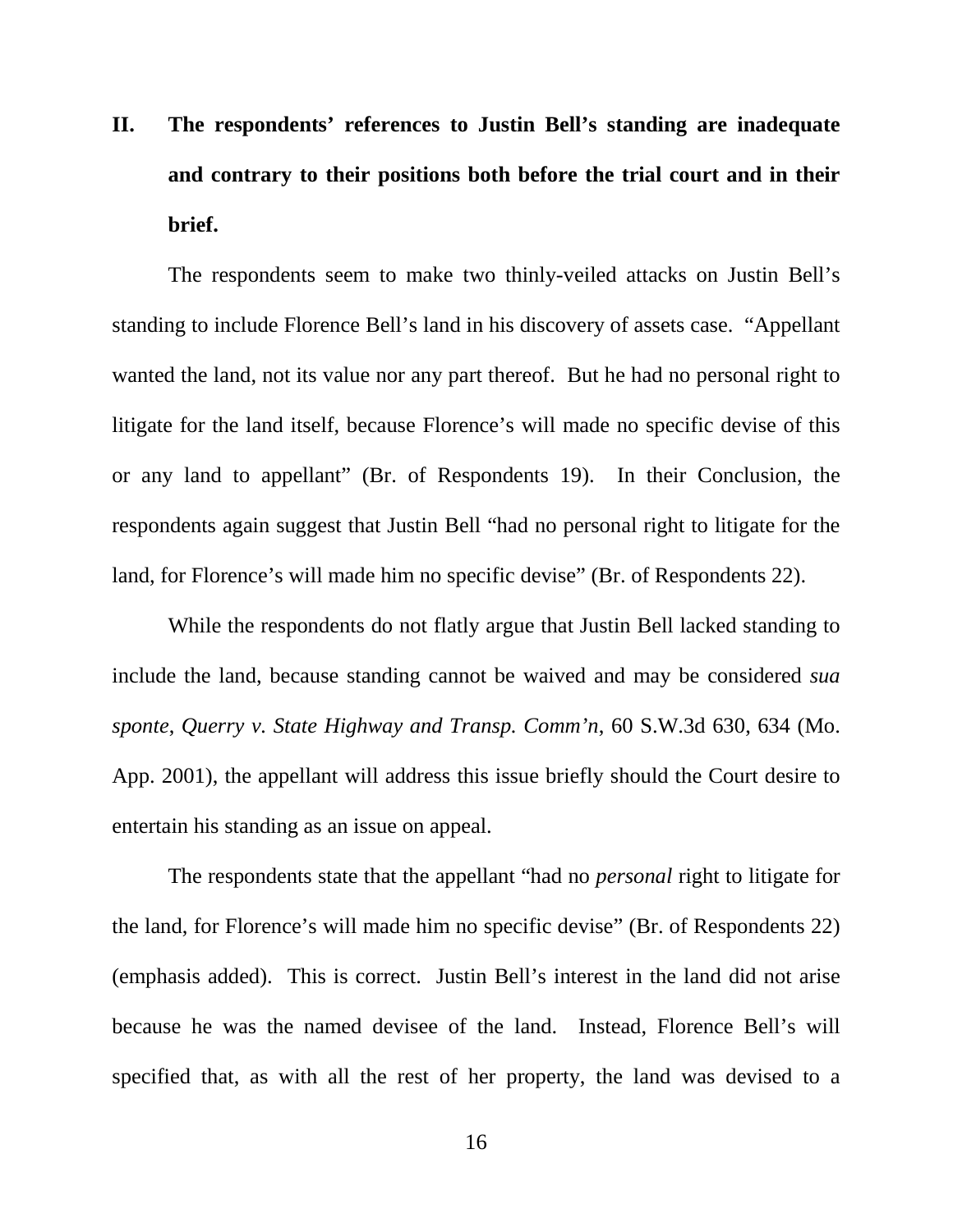testamentary trust, with Randy and Dennis Bell as trustees and Justin Bell as the named beneficiary (Legal File 31-32). Florence Bell directed that when Justin Bell reached 25 years of age, he would receive half of the trust estate, minus the land, and when he reached thirty years of age, he would receive the balance of the trust estate, including the land (L.F. 32). Justin Bell's interest in the land did not arise out of a direct devise, but rather out of his status as the named beneficiary of his grandmother's intended testamentary trust.

A beneficiary of a testamentary trust always "can follow the trust property into its product, and can enforce a constructive trust or equitable lien upon the product." *Estate of Russell*, 932 S.W.2d 822, 825 (Mo. App. 1996). Indeed, this is precisely proper in a discovery of assets proceeding. *Id.* (citing *Cross v. Cross*, 246 S.W.2d 801, 825 (Mo. 1952)). Justin Bell alleged exactly this: the trust property of which he was a beneficiary was handled illegally by the trustees, and he sought constructive trusts as his remedy (L.F. 91-94). The respondents cite no authority for their untenable proposition that Justin Bell, as the named beneficiary of Florence Bell's testamentary trust, lacked standing to include Florence Bell's land, which was part of the corpus of the trust, in his discovery of assets proceeding.

The main point of the respondents' brief is that the trial court's judgment approving Mr. Anderson's proposed compromise settlement was proper. In his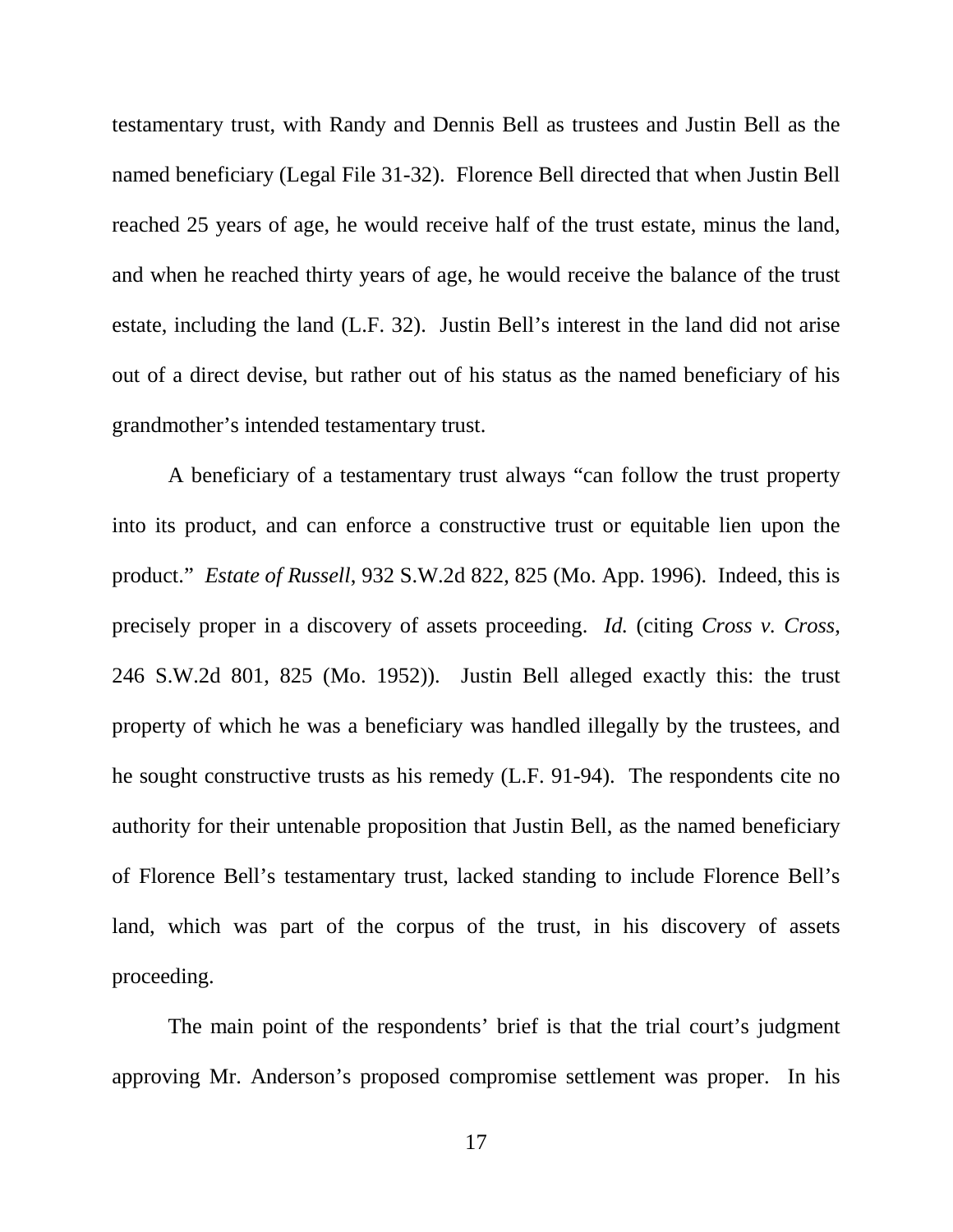unsworn oral argument to the trial court, Mr. Anderson referred to the land numerous times. Mr. Anderson plainly believed that the compromise settlement he was proposing included settling Justin Bell's claims for the land. But if Justin Bell did not have standing to recover the land in his discovery of assets proceeding, then Mr. Anderson would not have had standing to bring about a settlement for the land, because the land would not be needed to pay claims against the estate, nor would it be needed to pay for the administration costs of the estate. Indeed, it would not be in the proceeding at all. *See Smith v. Black*, 132 S.W. 1129, 1131-32 (Mo. 1910); *Estate of Shaw v. McKown*, 222 S.W.3d 289, 294 (Mo. App. 2007). Essentially, the respondents approve of Mr. Anderson's compromise settlement out of one side of their mouth and then simultaneously chastise it out of the other.

The respondents, however, obviously do not seriously believe that Justin Bell lacked standing to include the land in his proposed compromise settlement. The respondents expressly and fully concur in Justin Bell's statement that this Court has jurisdiction over this appeal (Br. of Respondents 2), and they do not ask that the appeal be dismissed for lack of jurisdiction. But, "When a party lacks standing, a court has no jurisdiction to grant the relief requested and the case must be dismissed." *In re Estate of Whittaker*, 261 S.W.3d 615, 617 (Mo. App. 2008). This rule applies to appellate courts just as it does trial courts. *Id.* If the respondents truly believed that Justin Bell lacked standing, they would not have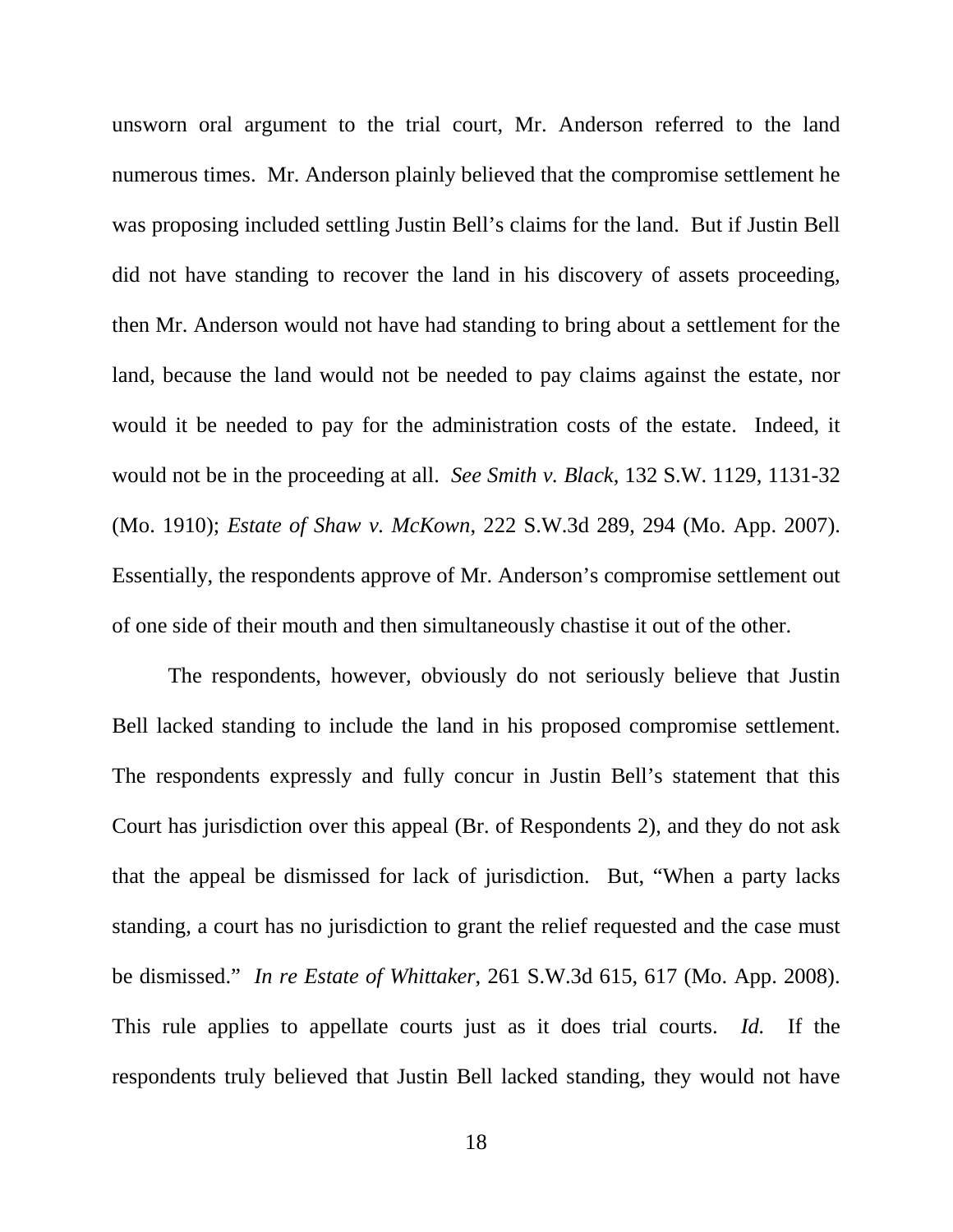agreed that this Court has jurisdiction. Instead, they either would have crossappealed and argued that the trial court erred in approving the settlement because Justin Bell lacked standing or, at the very least, would have suggested that the appeal should be dismissed because Justin Bell lacked standing.

Plainly, Justin Bell, as beneficiary of Florence Bell's testamentary trust, had standing to seek a constructive trust in a discovery of assets proceeding over trust property that he alleged was disposed of by the trustees improperly. The trial court had jurisdiction, as does this Court.

## **III. The respondents' differing version of the facts leading up to the April 17 hearing is irrelevant and should be disregarded.**

The respondents riddle their brief with factual allegations that are irrelevant as to whether the trial court's judgment was based on substantial evidence and which were not before the trial court. Indeed, their brief is replete with "facts" not in the record, including numerous citations to the Supplemental Legal File which the Court granted the respondents leave to file out of time, prompting this Amended Reply Brief.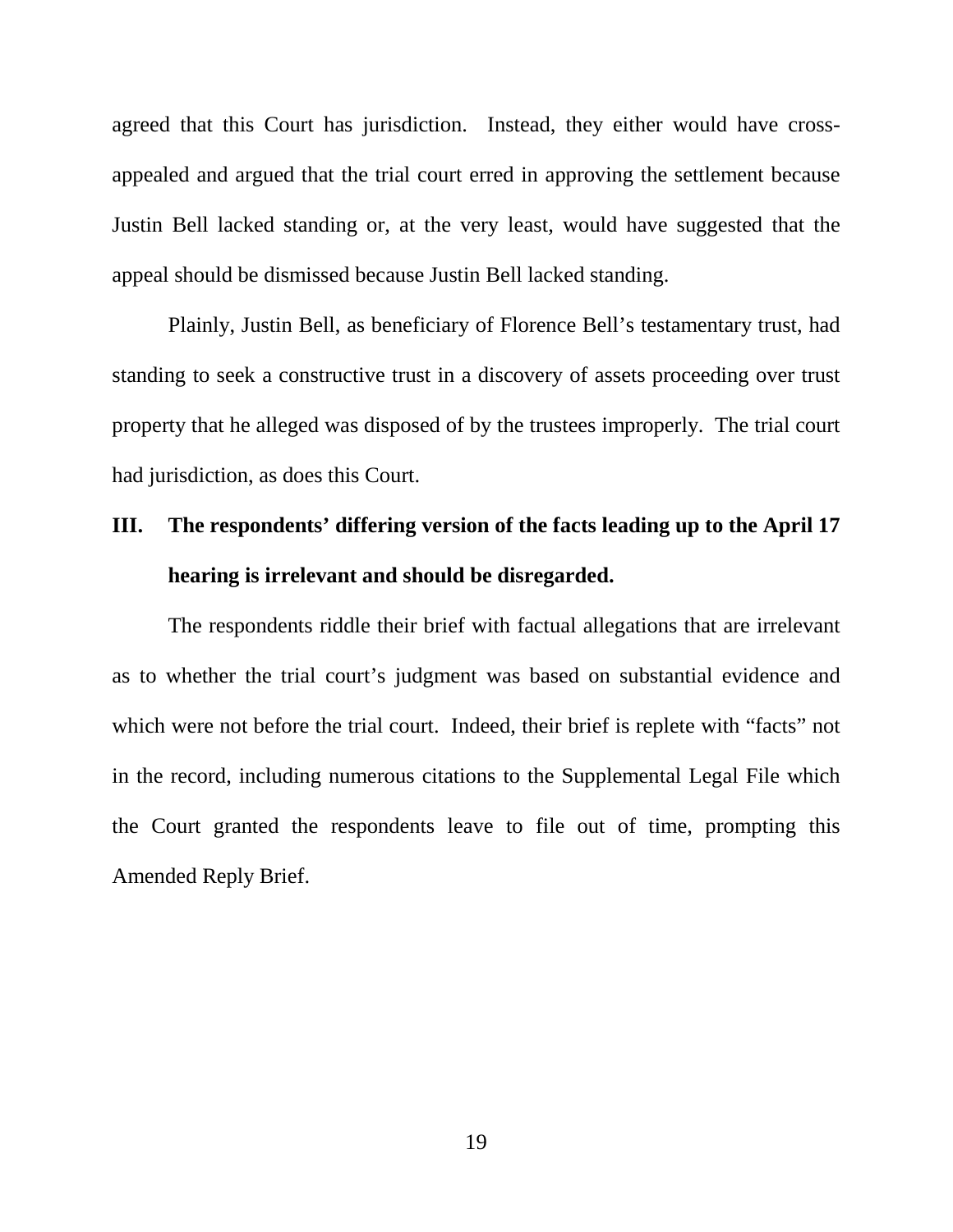**A. The documents included in the Supplemental Legal File are irrelevant because they are from separate, unappealed cases and were not before the trial court in this case.**

The Court should disregard any "facts" the respondents put forth for which they cite to the Supplemental Legal File, as the documents included therein are all from two separate, prior, unappealed cases, *In re Bell*, Case No. 27P029500085, a guardianship and conservatorship case, and *State v. Bell*, Case No. CR200-014FX, a criminal prosecution (Supplemental Legal File 12).

This is an appeal of *Bell v. Bell*, a discovery of assets case seeking restitution and constructive trusts. The issue on appeal is whether the trial court's judgment approving the personal representative's proposed compromise settlement was based on substantial evidence. There is no indication that the documents in the Supplemental Legal File from the other two cases ever were before the trial court in *this* case. Whatever was held in those separate cases has absolutely nothing to do with whether there was evidence before the trial court at the hearing on April 17, 2008. The Court should not be led astray by these facts outside the Record that have no bearing on the issue on appeal.

"Documents never presented to, or considered by the trial court cannot be used for supplementation of the record on appeal." *Castle v. Castle*, 642 S.W.2d 709, 711 n.1 (Mo. App. 1982). Where a party moves to supplement the record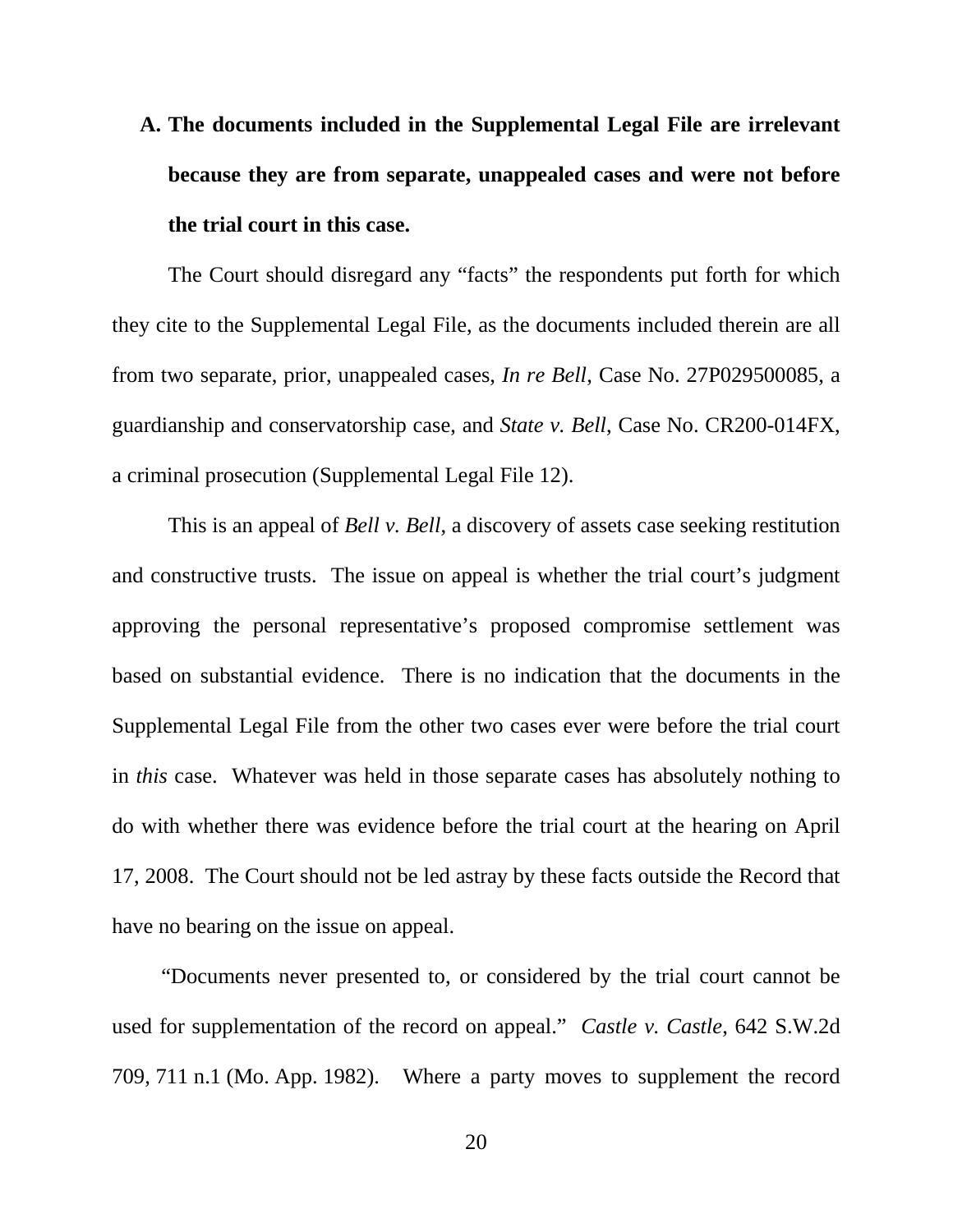with documents that "were never presented to the trial court," its motion must be denied. *Horobec v. Mueller*, 628 S.W.2d 942, 944 (Mo. App. 1982). Even if documents are referred to in the trial court, if they were not "identified, offered, or attached" as an exhibit before the trial court, they "cannot … be received by this court as supplements to the record of the proceedings below." *Carondelet Sav. & Loan Ass'n v. Boyer*, 595 S.W.2d 744, 746 (Mo. App. 1980).

If the documents are from a related case that was not appealed, they still cannot be used as part of the record unless they were properly introduced before the trial court in the case on appeal. "*A fortiori* a record of a prior discrete proceeding not introduced in evidence in the subject case which is the matter now before [the Court] should not be included in the record on appeal." *Phillips v. Mo. Dept. of Soc. Servs.*, 723 S.W.2d 2, 2 n.2 (Mo. banc 1987).

All the documents in the Supplemental Legal File are from *In re Bell* and *State v. Bell.* The clerk of the circuit court has certified that they are copies of the documents in the files of *those* cases, not the case on appeal, *Bell v. Bell* (Supp. L.F. 12). The respondents give no indication that the documents were before the trial court at any time in the case on appeal. In fact, they were not. Indeed, if they had been identified, offered, or attached as an exhibit to a motion or affidavit before the trial court, the respondents would have included that motion or affidavit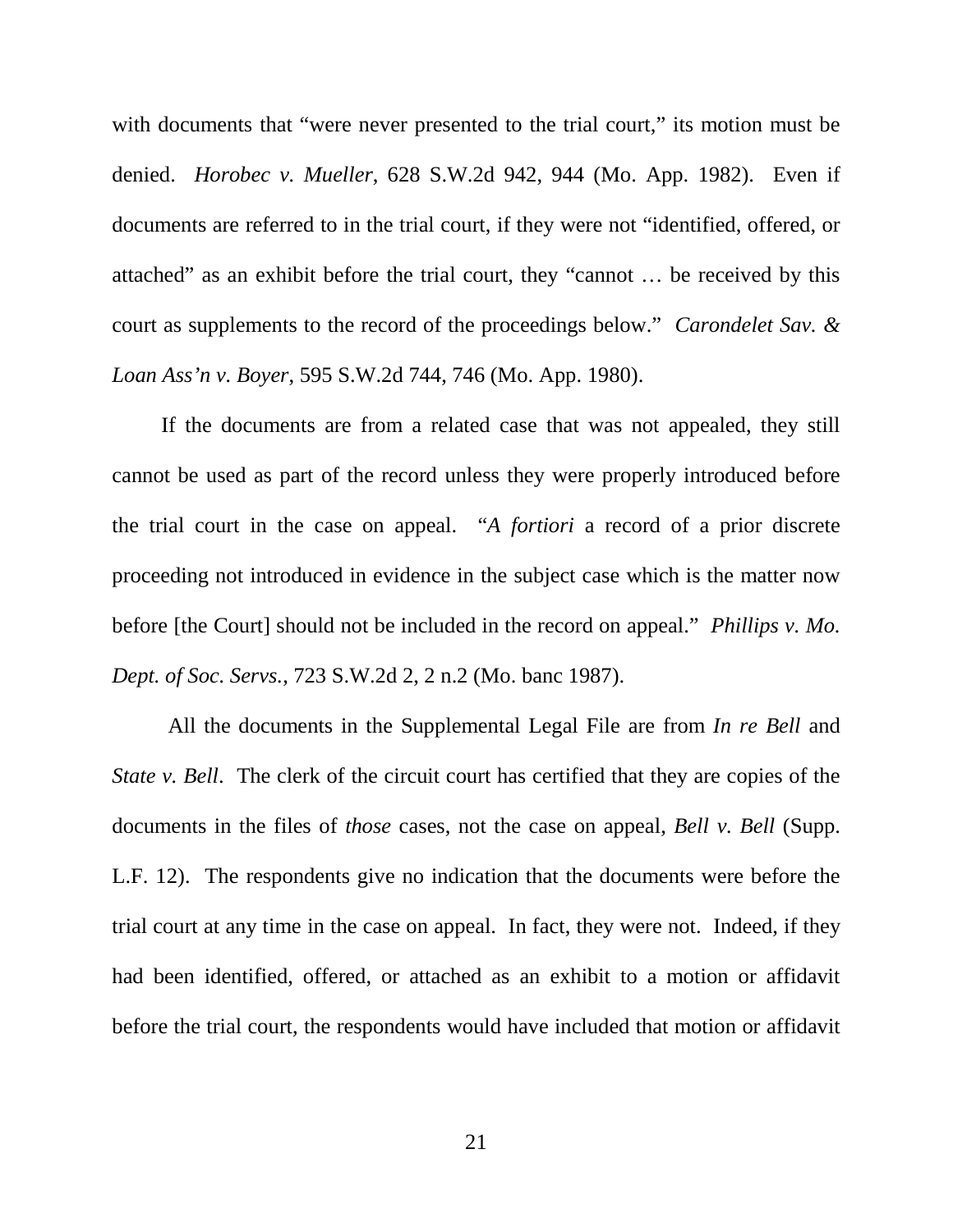as their supplement to the record, not the documents themselves from the separate cases.

**B. The respondents' allusive suggestion that Justin Bell's claims were barred by a prior, unappealed judgment in** *In re Bell***, as allegedly disclosed by the documents in the Supplemental Legal File, is not properly before the Court and should be disregarded.**

The purpose of the respondents' supplements to the record seems to be to contend that "Appellant stands instead on the losing end of a final and unappealed circuit court judgment rejecting the bedrock allegations of his pleadings" (Br. of Respondents 20). While the respondents do not directly say so, it seems that they are suggesting that Justin Bell's claims are barred by some form of issue or claim preclusion, such as collateral estoppel or *res judicata*.

That is, they imply that some or all of the issues Justin Bell put forth in his Third Amended Petition to Discover Assets (the respondents do not say which) already had been rejected by the decision in *In re Bell*, and Justin Bell could not relitigate them in his discovery of assets case. Collateral estoppel is an affirmative defense which, if successful, bars "issues previously litigated," whereas *res judicata* is a separate affirmative defense that has the same effect for "every point related to the subject matter, including those which might have been brought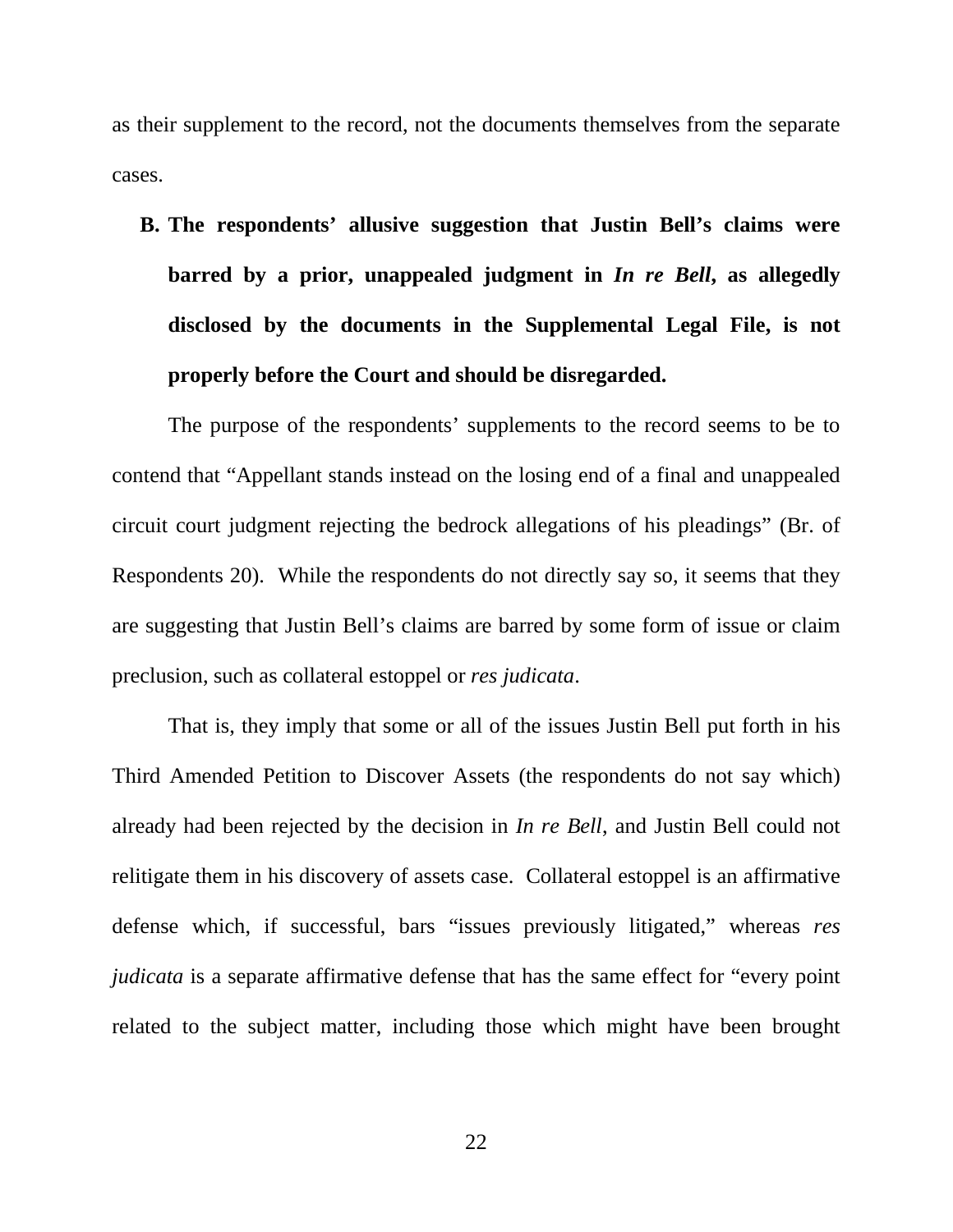forward at the time." *Gardner v. City of Cape Girardeau*, 880 S.W.2d 652, 656 (Mo. App. 1994).

When a defendant desires to plead an affirmative defense in his answer, he must do so with the same degree of specificity and detail as required in the plaintiff's petition. Supreme Court Rule 55.08; *Bergel v. Kassebaum*, 577 S.W.2d 863, 866-67 (Mo. App. 1978). This applies to both collateral estoppel, *Green v. City of St. Louis*, 870 S.W.2d 794, 797 (Mo. banc 1994), as well as *res judicata*. *Heins Implement Co. v. Mo. Highway & Transp. Comm'n*, 859 S.W.2d 681, 684- 85 (Mo. banc 1993).

The respondents differed in their reliance on these affirmative defenses before the trial court. Mr. Anderson raised neither of them in his answer (L.F. 124- 31). Mark and Allison Bell mentioned collateral estoppel (but not *res judicata*) in their answer to each count of Justin Bell's petition (L.F. 137, 139, 140, 141, 143, 144, 145), but did not specifically include "a short and plain statement of the facts showing that the pleader is entitled to the defense or avoidance." Rule 55.08. As such, their reliance on collateral estoppel was void. *Bergel*, 577 S.W.2d at 866-67. Roland Bell did specifically plead both collateral estoppel and *res judicata* in his response to counts 1, 2, and 7 of Justin Bell's Third Amended Petition (L.F. 160- 62, 165-66, 178-80), mentioned both doctrines in response to counts 4 and 8 but did not specifically include any facts showing how the respective doctrines applied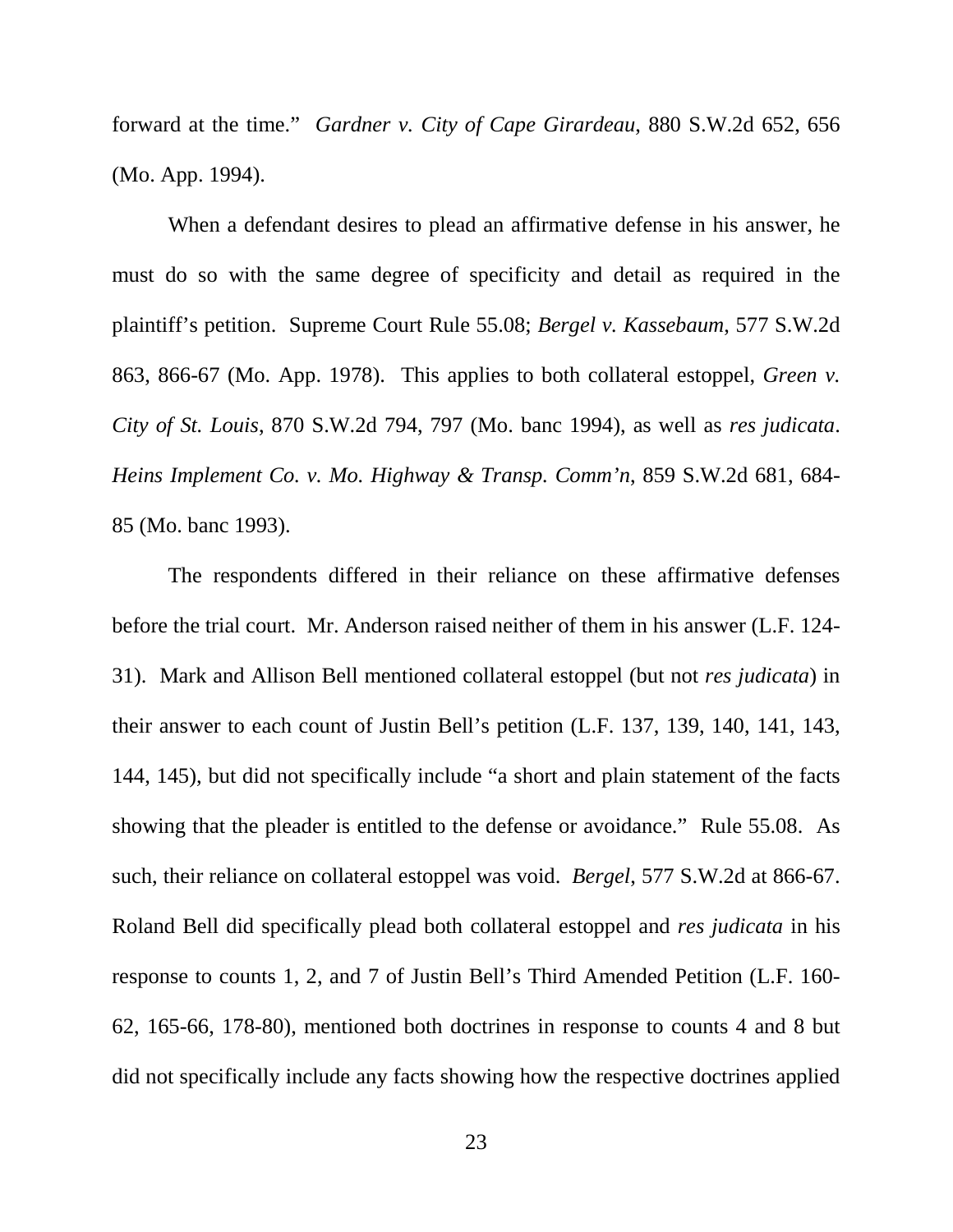to those counts, (L.F. 170, 181), and did not raise either doctrine in response to Justin Bell's counts 3, 5, or 6 (L.F. 167-68, 172-73, 174-76). Randy and Dennis Bell's amended answer followed Roland Bell's answer exactly (L.F. 192-216).

To the extent that some of the respondents may have tried to raise collateral estoppel and *res judicata* below, however, the trial court did not agree with the respondents and dismiss the applicable counts of Justin Bell's petition. Instead, it approved Mr. Anderson's proposed compromise settlement which is at issue in this appeal, settling *all* of Justin Bell's claims. Thus, because the respondents did not cross appeal the trial court's denial of their affirmative defenses, their intimations that Justin Bell's claims were barred are not properly before this Court on appeal.

Where a respondent does fully raise collateral estoppel or *res judicata* before the trial court, its argument still must be properly preserved for appeal. *Gamble v. Browning*, 277 S.W.3d 723, 727 (Mo. App. 2008). In *Gamble*, a defendant raised *res judicata* in a motion for summary judgment that the trial court subsequently denied. *Id.* at 726-27. On the plaintiff's appeal, the defendant argued "that the judgment should be affirmed on the basis of *res judicata* …" *Id.* The defendant filed no cross-appeal and presented no record that the *res judicata* argument "was raised and preserved in a motion for a directed verdict." *Id.* at 727. As such, "Even if [the defendant] could raise the applicability of [*res judicata*] without a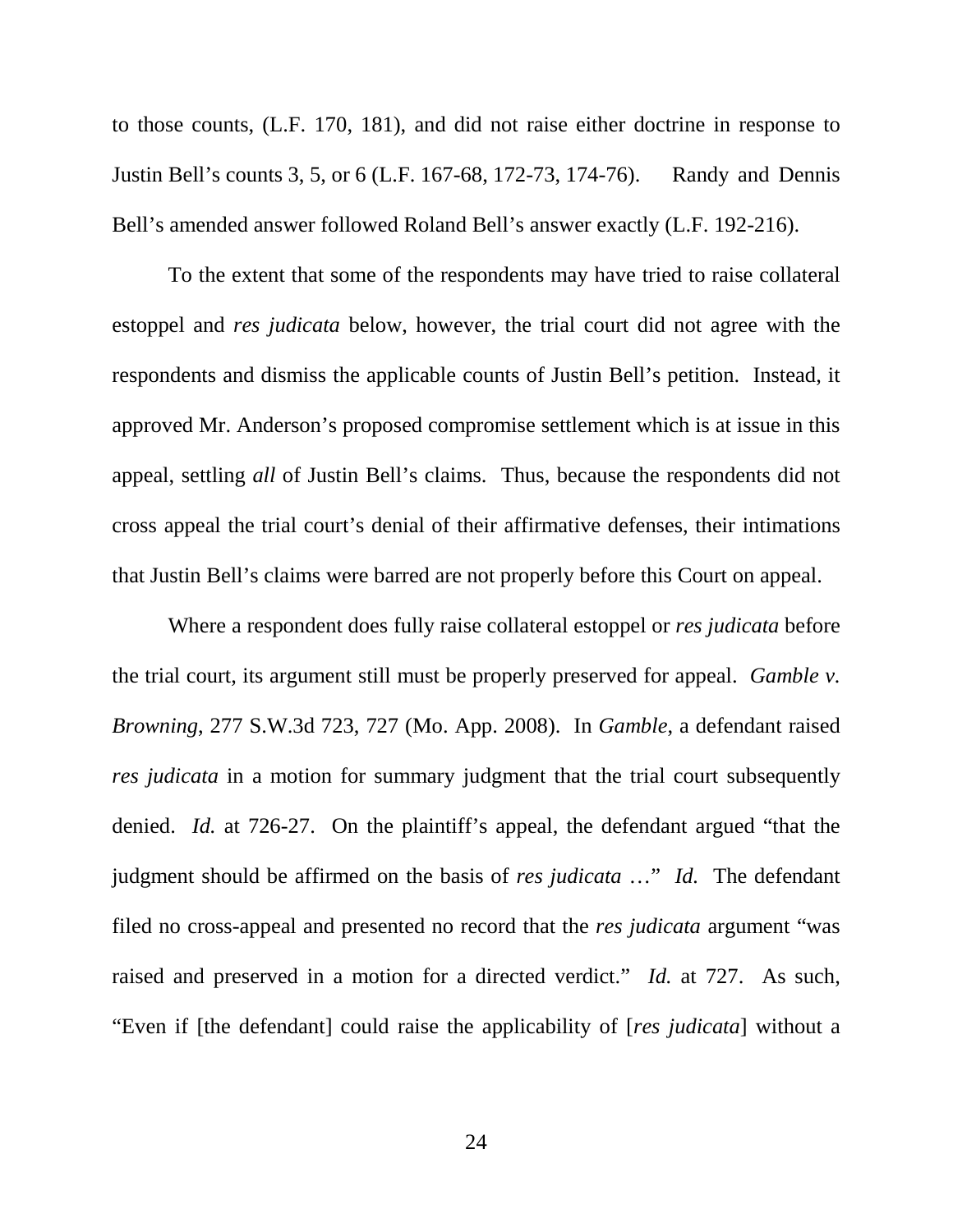cross appeal …," the Court did "not properly have that issue" before it and "proceed[ed] to the merits of the direct appeal." *Id.*

In this case, some of the respondents raised collateral estoppel and *res judicata* as affirmative defenses to some of Justin Bell's claims. The trial court, however, did not agree and dismiss those claims, but rather purported to settle *all* of Justin Bell's claims in its approval of Mr. Anderson's proposed compromise settlement. The respondents did not then move the Court to reconsider and ask it to dismiss the claims they believed to be precluded and lower the amount of the settlement. Instead, on appeal, they spend a majority of their brief defending the settlement in its entirety.

Generally, "in the absence of a cross-appeal, the reviewing court is concerned only with the complaint of the party appealing and that the opposing party who filed no appeal will not be heard to complain of any portion of the trial court's judgment adverse to him." *Goldberg v. State Tax Comm'n*, 618 S.W.2d 635, 642 n.6 (Mo. banc 1981). Thus, even if some of the respondents' references to collateral estoppel and *res judicata* in response to some of Justin Bell's claims were adequate to raise the questions of issue preclusion and claim preclusion before the trial court, the respondents now essentially are arguing that the trial court was wrong to reject their asserted affirmative defenses and instead settle all of Justin Bell's claims. Because the respondents did not cross appeal, however,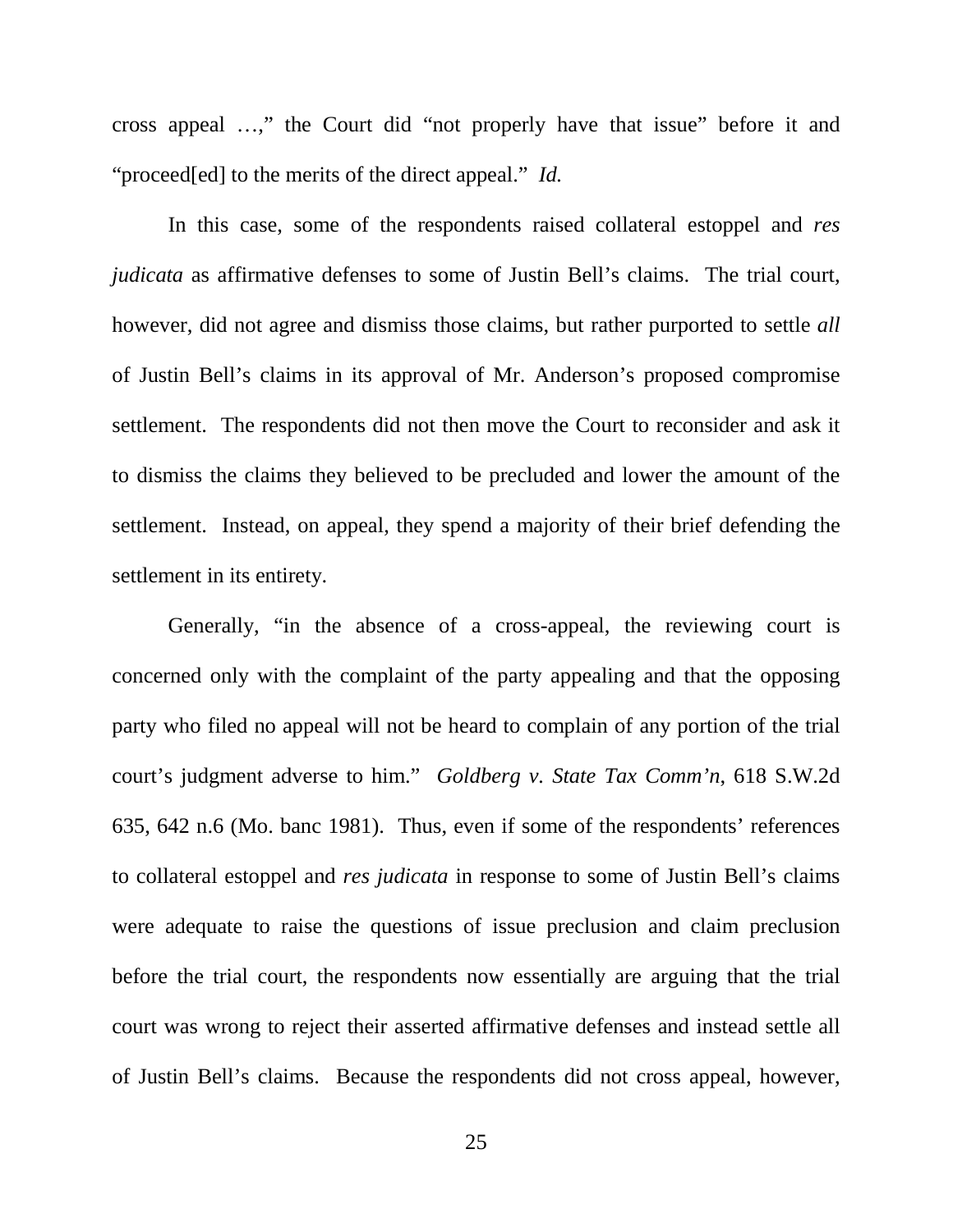they cannot use their response to Justin Bell's appeal to attack the trial court's ruling against them.

## **C. The Supplemental Legal File does not support the supposed "facts" for which the respondents cite to it.**

Beyond the bald truth that the documents placed in the Supplemental Legal File were not before the trial court, a comparison of the page numbers in the Supplemental Legal File with the citations to it in the respondents' brief also shows that none of the citations match the facts the respondents claim to be adduced on those pages. "All statements of fact and argument shall have specific page references to the legal file or the transcript." Rule 84.04(i). The respondents have disregarded this requirement entirely.

The respondents state, "On September 21, 1995, Florence was found incapacitated with her husband Donald Bell appointed guardian and conservator," citing to page 1 of the Supplemental Legal File (Br. of Respondents 3). But page 1 is simply the first page of the docket sheet in *In re Bell*. It does not display any information that Florence Bell was found incapacitated on September 21, 1995, or that her husband was appointed guardian and conservator.

Thereafter, the respondents assert that "On February 4, 2000, Dennis and Randy suggested Donald's death and were appointed successor co-guardians and co-conservators for Florence on February 8," citing to page 2 of the Supplemental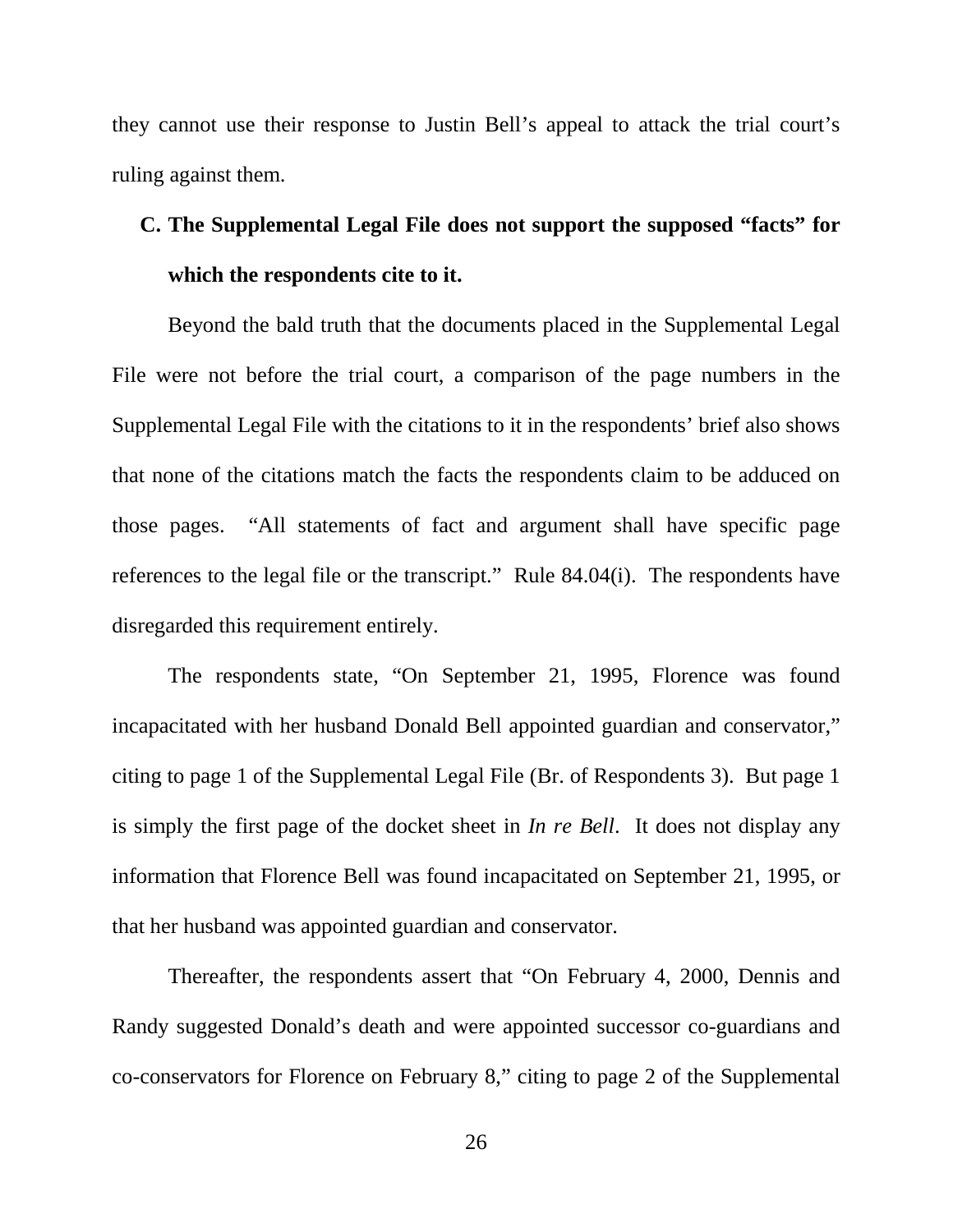Legal File (Br. of Respondents 3). But page 2 is merely the second page of the *In re Bell* docket, concerns events from December 29, 2003, through November 24, 2004, and does not display any information regarding anything that transpired on February 4, 2000.

The respondents aver that, "On November 10, 2003, Mona filed a "Request to Remove Co-Conservators and Co-Guardians" Randy and Dennis, citing to page six of the Supplemental Legal File (Br. of Respondents 3). That page is the first page of a docket sheet from proceedings in 1995, concerns events from September 6, 1995, through October 20, 1995, and does not disclose any information about anything that took place on November 10, 2003. The respondents further state that the Request to Remove "alleged, *inter alia*, that on November 10, 1999, Randy as Florence's attorney-in-fact … had conveyed to Roland Bell Florence's interest in real estate 'in fraud of the heirship interests' of Mona and Justin," citing to page 7 of the Supplemental Legal File (Br. of Respondents 3). While that page is the final page of the pleading described, the respondents' quote does not appear on that page.

Then, the respondents state that "Mona's Request to Remove was tried to the court on December 12, 2003 and taken under advisement," citing to page 3 of the Supplemental Legal File (Br. of Respondents 4). Again, though, that page is simply the first page of the 1995 docket sheet, and mentions nothing about any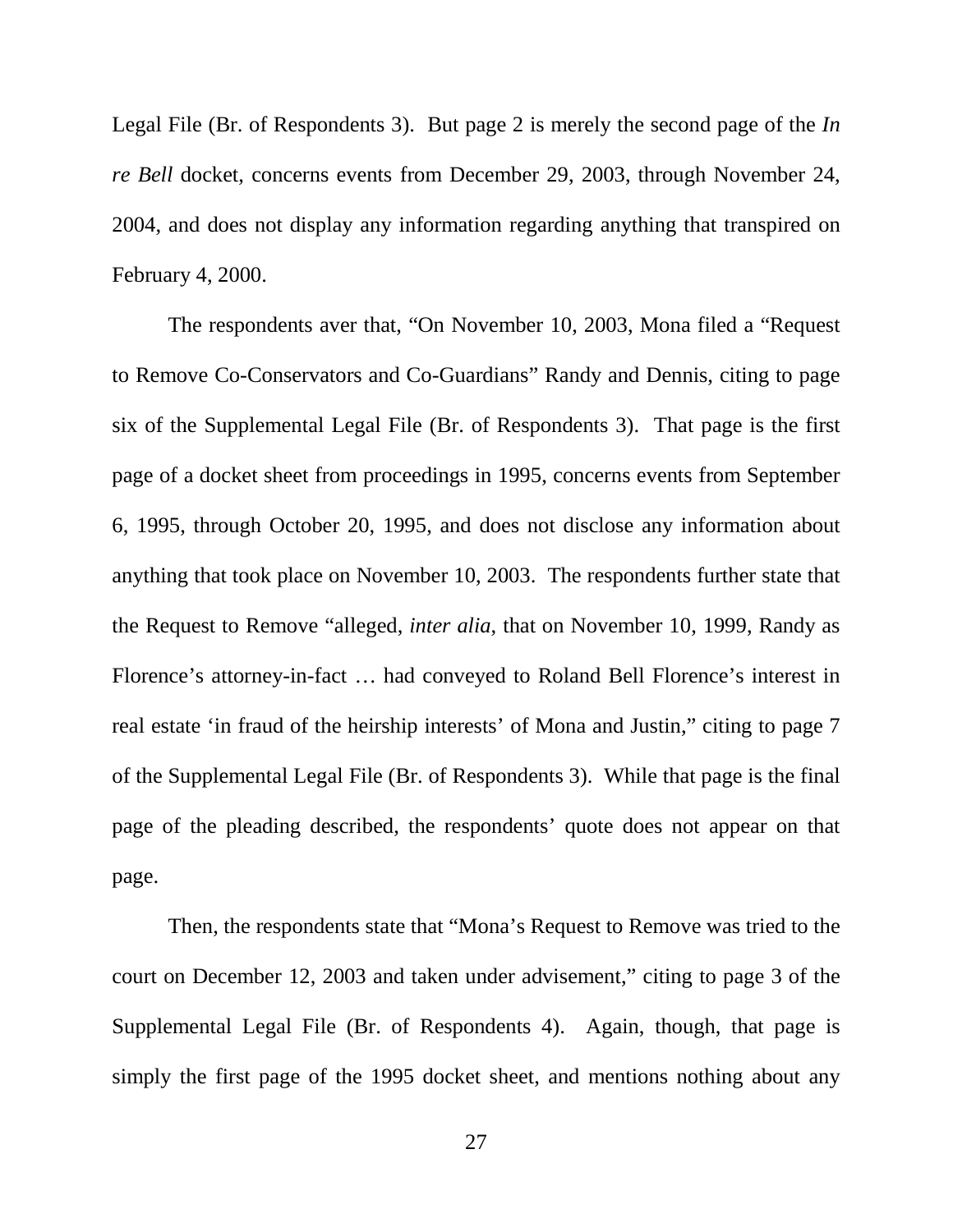events that took place after October 20, 1995. The respondents further suggest that "After filing of post-trial Suggestions by all parties, the court on January 29, 2004, denied the request and found 'no cause to remove the Co-Conservators and Co-Guardians,'" citing to pages 4 and 10 of the supplemental legal file (Br. of Respondents 4). Neither page displays that information.

The most outrageous example of the respondents' deficiency in mis-citing to the supplemental legal file is in their two references to *State v. Bell*, a criminal case involving Justin Bell. In their Statement of Facts, the respondents state that, at the April 17 hearing, "Respondent's counsel addressed the merits [of *Bell v. Bell*] in only one respect, pointing out that there would be evidence that '[p]laintiff was cooking methamphetamine in the basement of the very house that's at issue … that's why it happened,'" citing to page 11 of the supplemental legal file (Br. of Respondents 7-8). They allude to this notion again in their conclusion, albeit without any citation to the Record, suggesting what the trial court "was aware" of:

The judge was aware that Appellant's claims had been previously rejected in an unappealed judgment … He knew the jury would hear that many years after the will was executed, and many years after Florence became incapacitated by Alzheimer's, Appellant pled guilty to manufacturing methamphetamine in the very house he now wants, and was sent to prison.

28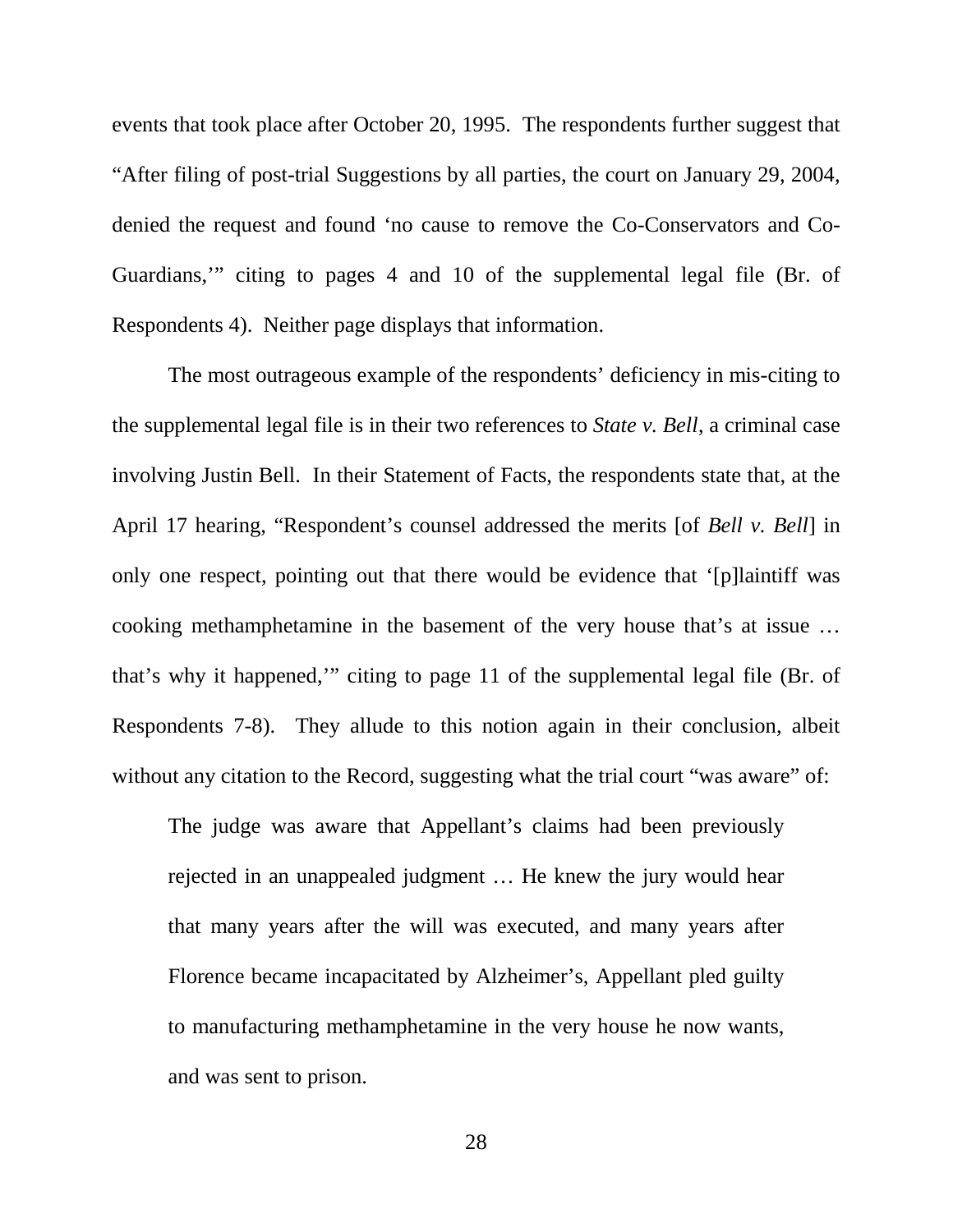(Br. of Respondents 23).

Although page 11 of the supplemental legal file is the second page of a judgment against Justin Bell in *State v. Bell*, there is no indication that he "was cooking methamphetamine" in Florence Bell's basement, or that he either pleaded guilty to or was convicted of doing so. Indeed, that document shows that the charge against Mr. Bell in that case was not "manufacturing methamphetamine;" it was tampering in the first degree (Supp. L.F. 10). Moreover, the judgment does not show that Mr. Bell "pled guilty to manufacturing methamphetamine," but rather that his probation on the tampering charge was revoked because he *used* methamphetamine in violation of his probation on the tampering charge (Supp. L.F. 10).

The Court should strike all of the respondents' references to the "new facts" contained in their Supplemental Legal File and should give their attempt to inject them into this case no credence whatsoever.